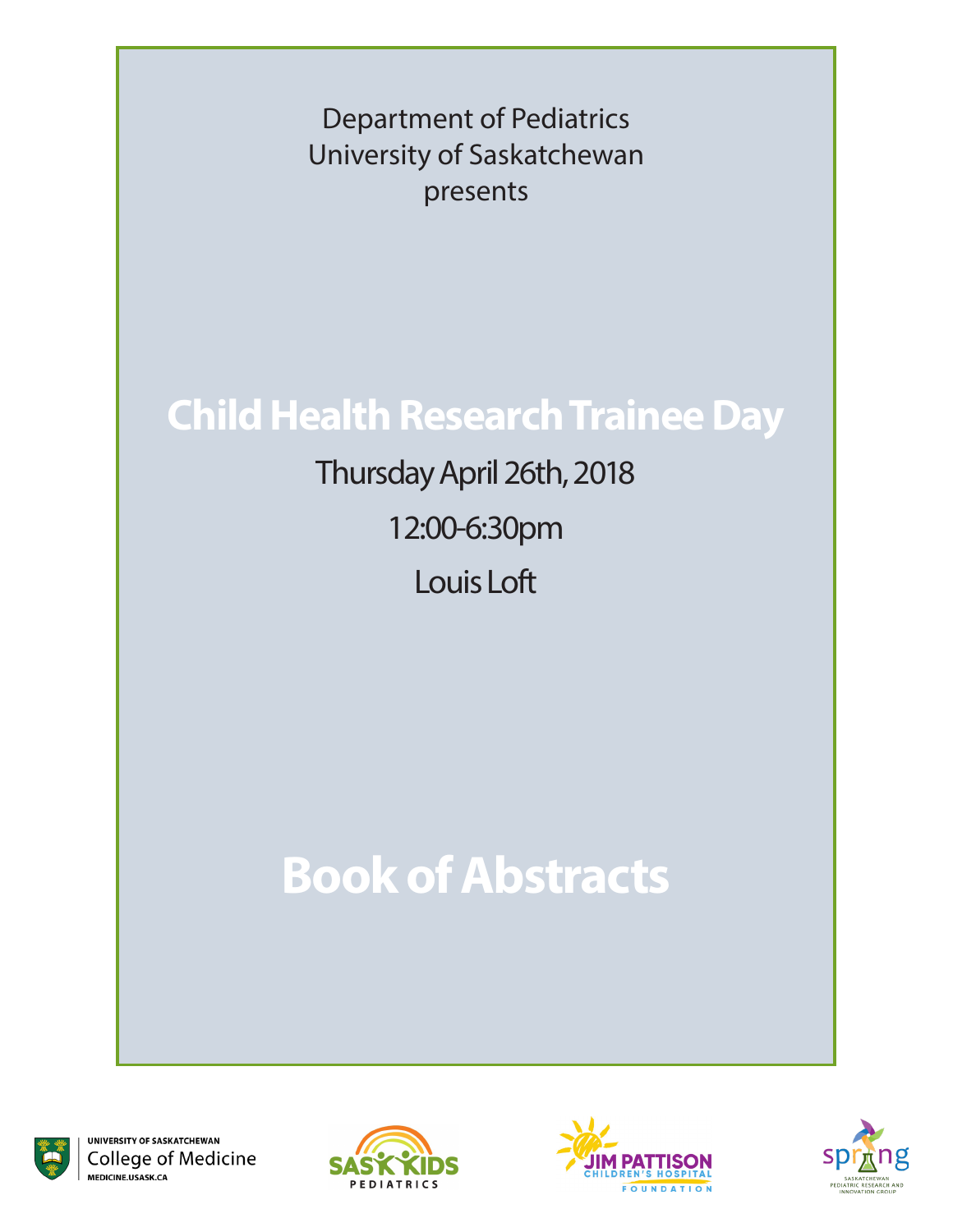# Child Health Research Trainee Day Thursday, April 26th, 2018 12:00-6:30pm Louis Loft

| Agenda        |                                                                                                                                                                                                                                                                        |
|---------------|------------------------------------------------------------------------------------------------------------------------------------------------------------------------------------------------------------------------------------------------------------------------|
| 12:00pm       | <b>LUNCH</b>                                                                                                                                                                                                                                                           |
| 12:25-12:30pm | <b>WELCOME &amp; OPENING REMARKS</b>                                                                                                                                                                                                                                   |
| 12:30-12:45pm | <b>JOSHUA HOCHMAN</b> (Resident, Pediatrics). High flow nasal cannula in pediatric ward patients with<br>respiratory distress.                                                                                                                                         |
| 12:45-1:00pm  | <b>BREANN KOZUN</b> (Resident, Pediatrics). The impact of methicillin resistant staphylococcus aureus<br>(MRSA) on the epidemiology and outcomes of osteomyelitis in children at the Royal University<br>Hospital, Saskatoon.                                          |
| 1:00-1:15pm   | <b>TRACY EVERITT</b> (PhD Student, Community Health and Epidemiology). Characterizing children's<br>lunches at school in urban and rural locations in SK.                                                                                                              |
| 1:15-1:30pm   | <b>EMILIANA BOMFIM</b> (PhD Student, Health Sciences). Correlation between hematological<br>parameters, cytokines, fatique and sleep in children with cancer.                                                                                                          |
| 1:30-1:45pm   | <b>SARAH FINCH</b> (PhD Student, Nutrition). Environmental, biochemical, and genetic factors of the<br>vitamin D pathway are associated with disease activity in Canadian children with juvenile idiopathic<br>arthritis.                                              |
| 1:45-2:00pm   | <b>BREAK</b>                                                                                                                                                                                                                                                           |
| 2:00-2:15pm   | MONA HAMADA (PhD Student, Pharmacy). The integration of three analytical platforms for the<br>targeted urine metabolomics of respiratory illnesses.                                                                                                                    |
| 2:15-2:30pm   | <b>ANTHONY KEHRIG</b> (Masters Student, Kinesiology). Daily minutes of physical exercise and<br>impact counts are positively associated with 1-year change in trabecular and cortical bone micro-<br>architecture at the distal radius and tibia in children.          |
| 2:30-2:45pm   | LARISA LOTOSKI (PhD Student, Community Health and Epidemiology). Precipitation,<br>demographics, and built environment features are associated with sedentary behavior in 9-14 year<br>old children - the longitudinal study on seasonality and Saskatoon kids (SASK). |
| 2:45-3:00pm   | <b>BETHANY HASE</b> (Undergraduate Student, Kinesiology). Animal-assisted intervention: the impact<br>of green exercise on the physical activity of children with autism spectrum disorder (ASD).                                                                      |
| 3:00-3:15pm   | NICOLE PENDLETON (Undergraduate Student, Medicine). Retrospective review of the early<br>clinical course of childhood-onset diabetes mellitus type 2 in Saskatchewan.                                                                                                  |
| 3:15-3:30pm   | <b>BREAK</b>                                                                                                                                                                                                                                                           |
| 3:30-5:30pm   | <b>POSTER PRESENTATION JUDGING SESSIONS</b>                                                                                                                                                                                                                            |
| 5:30-6:30pm   | PRIZES, APPETIZERS, AND MINGLING                                                                                                                                                                                                                                       |





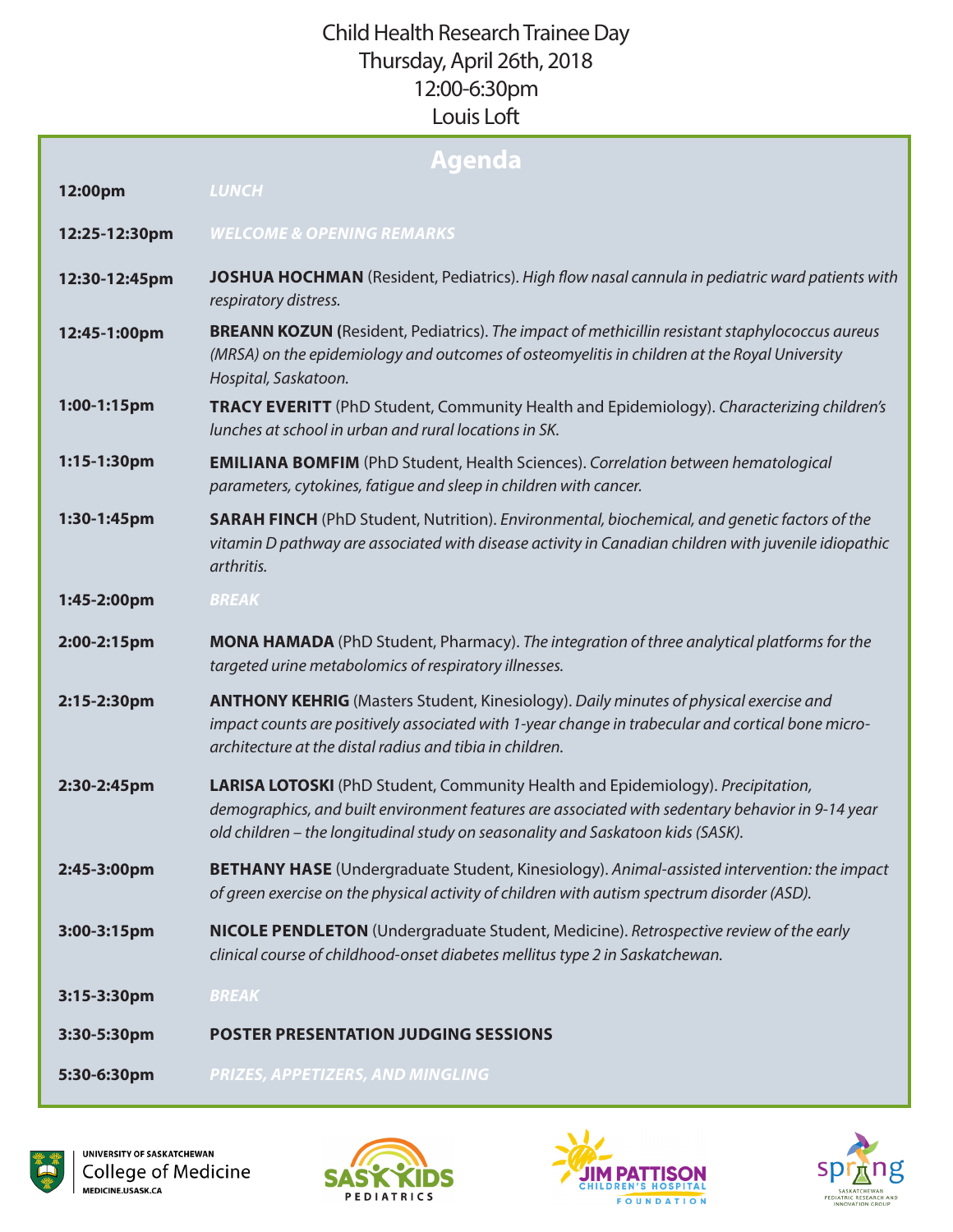### **ORAL PRESENTATIONS**

#### *12:30pm -12:45pm*

## *High flow nasal cannula in pediatric ward patients with respiratory distress*

## **JOSH HOCHMAN,** GREG HANSEN, TANYA HOLT, MEGHAN GARNER,

JEFF DMYTROWICH

Background: High flow nasal cannula (HFNC) oxygen delivery is a relatively new therapy in pediatric care. Recent evidence has shown HFNC to be effective in pediatric patients with bronchiolitis and other forms of respiratory distress. Very few published studies have assessed the implementation and effectiveness of a hospital ward HFNC protocol in pediatric patients.

Methods: We conducted a retrospective, nonrandomized single centre study of pediatric patients in the 12 months after initiation of our HFNC hospital protocol. A total of 240 patients were admitted to the pediatric ward for respiratory diagnoses, but only 18 met our study criteria. Inclusion criteria included those admitted first to our pediatric ward, either from our emergency department or peripheral centers. Exclusion criteria included those who had HFNC initiated in the periphery, or those patients discharged from the PICU to the pediatric ward. Primary outcomes of the study included length of hospital stay, requirement of PICU admission and duration of HFNC therapy. Pre-HFNC outcomes were O2 support, blood gas metrics, respiratory distress assessment instrument (RDAI) and vital signs. Post-HFNC outcomes included HFNC flow rate, blood gas metrics, RDAI, vital signs and requirement of non-invasive ventilation escalation.

Results: Of our 18 patient cohort, 8 were successfully managed with HFNC on the pediatric ward and 10 required transfer to the PICU. Those that remained on the pediatric ward had pre-HFNC oxygen support of 0.5-10L, venous pH of 7.25-7.42, venous CO2 of 36-66, RDAI of 6-13. Maximum HFNC flow rate was 0.9-1.5L/kg/min with FiO2 0.24-0.75 and RDAI of 2-9. Length of stay in hospital 3-24 days. Those that required PICU admission had pre-HFNC oxygen support of 0.2-15L, venous pH of 7.31-7.45, venous CO2 of 30-57, RDAI of 3-10. Maximum HFNC flow rate was 0.6-1.6L/kg/min with FiO2 0.3-0.8 and RDAI of 3-10. Duration of HFNC was 1-16 hours. After initiation of HFNC first venous pH was 7.31-7.42 and first venous CO2 30-59. Ten of twelve (10/12) patients required escalation of respiratory therapy to either CPAP or BiPAP. Length of stay in PICU was 1-9 days and length of stay in hospital of 5-13 days.

Conclusions: Our study is one of the first to publish outcomes following a hospital pediatric ward initiation of a HFNC protocol for pediatric patients with respiratory distress. However given the small sample size of patients, further research will be necessary to determine optimal suitability of ward patients for HFNC.

#### *12:45pm -1:00pm*

*The impact of methicillin resistant staphylococcus aureus (MRSA) on the epidemiology and outcomes of osteomyelitis in children at the Royal University Hospital, Saskatoon*

#### **BREANN KOZUN,** ATHENA MCCONNELL

Osteomyelitis is an inflammatory process that occurs in the bone as a result of a bacterial or a fungal infection. It is most commonly caused by S. aureus. With the known increased prevalence of Methicillin resistant S. aureus (MRSA), and known worse outcomes of disease process, we completed a retrospective chart review to help identify the impact of this organism in our pediatric population. Pediatric patients (less than 18 years of age) admitted to RUH between January 1996 and December 2015 were identified using the ICD-10 code for osteomyelitis (M86.9), and cross-referenced with microbiological data for confirmed S. aureus etiology, either by blood culture or by bone biopsy. If microbiological data was not available for cross-referencing then a manual search of the chart was performed. With the advances in Saskatchewan with EHR viewer, it made it easier to find microbiological data that would have been missing from when the study was previously completed. A standard case form was used to abstract data from the hospital chart including demographics, history of presenting illness, radiological and laboratory diagnostic data and clinical symptoms. Patients whose microbial etiology was unknown or not S. aureus were excluded, as were those with chronic osteomyelitis (defined as the presence of symptoms  $\geq 2$  weeks). Due to the sample size, only a descriptive statistical analysis was performed. Data were analyzed using SPSS v18. There were 57 children identified who met our inclusion criteria. The incidence of osteomyelitis has been increasing in our population, however, the actual incidence of MRSA caused osteomyelitis has remained stable. When comparing MRSA and MSSA the significant data points between MRSA and MSSA included mean days of hospitalization, WBC and CRP means at admission and length of antibiotic treatment required. However, when we compared complication rates, it was not statistically different between the two groups. In conclusion,

the predominant infection for pediatric osteomyelitis remains MSSA and, although MRSA osteomyelitis is worse with respect to length of antibiotic treatment and hospital stay, our data did not show more complications as compared to the MSSA group.

#### *1:00pm -1:15pm*

#### *Characterizing children's lunches at school in urban and rural locations in SK*

#### **TRACY EVERITT,** RACHEL ENGLER-STRINGER, WANDA MARTIN

Background: Recent research shows that the diet quality of Canadian children during school hours is poor. Significant international evidence describes higher nutritional quality food in school meal program lunches compared to lunches brought from home, yet very little research on school food has been conducted in Canada.

Objective: This study characterizes the school lunches and snacks of elementary school children in Saskatoon and the surrounding rural areas.

Methods: Data was collected on lunches in schools that have a meal program, those that do not have a meal program, and rural schools, using a School Food Checklist (SFC) and digital photography. In other studies, the SFC was found to be an efficient and accurate method of obtaining dietary information in schools.

Results: Preliminary results of 741 lunches in 3 school types show that meal program lunches have more whole grains compared to lunches brought from home. Those not in meal programs have significantly more calories in their lunches from unhealthy foods. Final results include a comparison of the overall nutrient density of foods in the three school types.

Conclusion: Overall food provided in meal programs appears to be more nutritious than food brought from home. Elementary school children benefit from meal programs. This is the largest known study to date of this type in Canada. Findings will be used to inform school nutrition policy and research examining the impacts of a universal school lunch program.

#### *1:15pm-1:30pm*

#### *Correlations between haematological parameters, cytokines, fatigue, and sleep in children with cancer.*

#### **EMILIANA BOMFIM,** ANATRIELLO E, NUNES MDR, LOPES-JUNIOR LC, LIMA RAG, NASCIMENTO LC, FLÓRIA-SANTOS M.

Background: Many haematological parameters are associated with overproduction of cytokines. As these parameters are altered due to systemic inflammatory process in pediatric cancer, this study was intended to evaluate the relationship between haematological parameters and pro- and antiinflammatories cytokines in children with cancer. On top of that, fatigue and sleep problems are associated with cytokine production and alteration in some haematological parameters, leading, for example, to episodes of anemia.

Objective: investigate the plasma levels of IL-8, IL-1β, IL-6, IL-10, TNF-α, IL-12p70 and analyze its correlation with haematological parameters, fatigue and sleep.

Methods: This is a quantitative, descriptive cross-sectional study, conducted at the Pediatric Oncology Unit at the University Hospital of the Ribeirao Preto School of Medicine, Sao Paulo, Brazil. Fatigue was assessed using the Pediatric Quality of Life Inventory and sleep was accessed using Actigraphy, an ambulatory method that estimates sleep-wake patterns. Chart review was performed in order to collect hematological and treatment information. Blood was collected (4mL) in order to measure cytokine plasm levels. BD™ Flow Cytometry Cytokine laboratory assays were used. The following information were retrieved from the medical charts hemoglobin; hematocrit; count of white blood cells, neutrophils, lymphocytes, monocytes; age and time of treatment. The Spearman's was the nonparametric statistic test used to assess the correlations.

Results: The final sample consisted of 33 hospitalized children and adolescents aged between 8 and 18 years. Hemoglobin levels negatively correlated with sleep efficiency (r=-0.417, p=0.031). The "mental fatigue" score correlated negatively with the number of neutrophils (r=-0.360, p=0.004). Monocyte count correlated positively with the "total quality of life" score (r = 0.346, p = 0.048), which in turn correlated negatively with IL-1β (r=-0.381, p=0.039). The number of lymphocytes correlated positively with sleep efficiency (r=0.487, p=0.01). Interestingly, the number of lymphocytes, on the other hand, correlated negatively with the number of awakenings after sleep onset (r=-0.026, p=-0.026).

Conclusion: The results of this research indicate a promising role for cytokines and haematological parameters in fatigue and sleep in children and adolescents with cancer.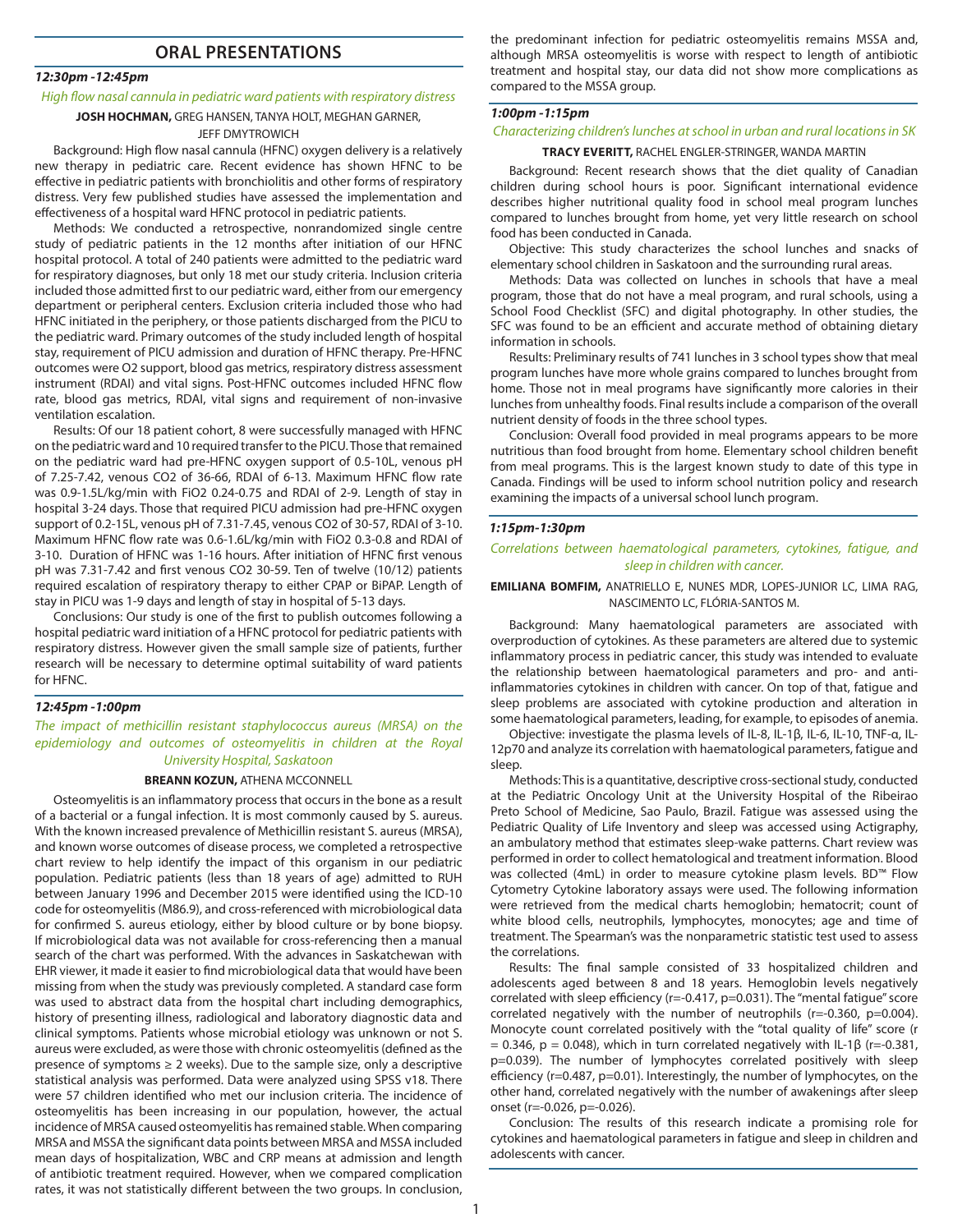#### *1:30pm -1:45pm*

#### *Environmental, biochemical and genetic factors of the vitamin D pathway are associated with disease activity in Canadian children with juvenile idiopathic arthritis*

#### **SARAH L. FINCH,** ELHAM REZAEI, FARHAD MALEKI, ANTHONY KUSALIK, ALAN M. ROSENBERG, HASSAN VATANPARAST, FOR THE BBOP STUDY GROUP

Background: Juvenile Idiopathic Arthritis (JIA) is one of the most common chronic diseases in children. Both genetic and environmental factors influence JIA development. Vitamin D may suppress inflammation and immune responses in JIA.

Methods: We analysed data from the Biologically-Based Outcome Predictors (BBOP) study, a prospective multi-center study of newly diagnosed Canadian children with JIA (n=186). Blood samples were obtained at baseline and 6 months to measure 25(OH)D, CRP, ESR, and the following cytokines: Interleukin (IL)-2, IL-17, IL-4, IL-1ra, IFNγ, IL-10, IL-1β, IL-6, IL-8, and TNFα. Saliva was collected for genomic analysis. Vitamin D related factors (milk intake, season of measurement, supplementation and steroid use) and clinical data to define remission were recorded every 6 months for 2 years. Longitudinal analysis explored whether 25(OH)D and related factors could predict disease activity in BBOP children. Genome-Wide Association Studies (GWAS) techniques were applied to identify frequent gene polymorphisms of potential relevance to the vitamin D pathway in JIA. Significant variables from linear regressions, genes identified through GWAS, vitamin D pathway genes and gene-gene interactions were selected for further analysis.

Results: CRP and ESR concentrations decreased significantly over the 2 years (p<0.05). Mean 25(OH)D concentrations (84.48  $\pm$  37.54 nmol/L) and cytokine concentrations did not change from baseline to 6 months except for a reduction in IL-1a. Increased 25(OH)D or its associated factors predicted lower ESR, CRP and cytokine levels except TNFα. Overall, 36% of children achieved remission on continuing medications; 25% had sustained remission after discontinuing medication. Higher 25(OH)D concentration predicted a reduction in IL-2 in the presence of the following identified genetic components, NOTCH4, HGVM, HLA-DQA1, LEP, IGFBP4, and GPS1. Interactions between frequent gene polymorphisms and those in the vitamin D pathway (VDR, GC, CYP24A1, and CYP1R1) significantly predicted disease activity related outcomes.

Conclusion: This is the first time gene and environment influences in relation to vitamin D were analyzed together in association with JIA disease activity. Environmental, biochemical, and genetic factors including interactions of genetic polymorphism of the vitamin D pathway predict disease activity in children with JIA.

#### *2:00pm-2:15pm*

#### *The integration of three analytical platforms for the targeted urine metabolomics of respiratory illnesses*

#### **MONA M. KHAMIS,** H. AWAD, K. ALLEN, D.J. ADAMKO, A. EL-ANEED

Asthma and COPD are chronic inflammatory conditions of the respiratory airways. Their differential diagnosis can be hampered by their overlapping clinical presentations leading to higher chances of misdiagnosis which eventually leads to increased health and economic burden worldwide. Metabolomics investigates the identification and quantification of all metabolites in a biological system and it has demonstrated promising potential in biomarker discovery. However, the lack of validated analytical methods that can provide robust data remains a major bottleneck to biomarkers validation for clinical application.

An untargeted 1H-NMR study suggested 50 urinary metabolites as candidate biomarkers for the differentiation of asthma and COPD. The metabolites were divided into 4 groups. Groups 1 and 2 contain basic and acidic metabolites. We developed two LC-MS/MS methods for their quantification using differential isotope labelling (DIL) strategies. Group 3 contains seven metabolites of diverse chemical properties, and a hydrophilic interaction liquid chromatography (HILIC)-MS/MS method was developed for their quantification. A method for group 4 is under development.

All methods were validated according to FDA and European Medicines agency (EMA) guidelines. While almost all of the validation criteria mentioned within the regulatory guidance were still applicable, in some situations, the same guidelines were insufficient to completely drive the validation process. Accordingly, in order to address the unforeseen challenges, some uncommon analytical and/or statistical approaches were adopted.

Non-blinded patients' samples with asthma and COPD were analyzed using the integrated platform and the data was processed using partial least square discriminant analysis (PLS-DA). A set of fifteen significant metabolites was found to differentiate asthma (n=10) from COPD (n=10) with high accuracy

(R2 0.935 Q2 0.864). The constructed model was then tested using a blinded subset of subjects with asthma (n=25) or COPD (n=16), where an accuracy of diagnosis of 80% (20 of 25) for asthma was achieved. However, blinded COPD samples had modest accuracy indicating a possibility of disease misdiagnosis which was later confirmed through clinical reassessment of the patients. Of the fifteen metabolites identified by the PLS-DA analysis from the mass spectrometry data, eight metabolites were common, as critical for disease diagnosis, to the previously reported 1H-NMR study. Therefore, this work also validates the diagnostic importance of these metabolites for the differentiation of asthma and COPD. Overall, while this remains a small study set, we believe that the methods are novel and offer promising results to consider for the improved diagnosis of airway diseases like asthma and COPD.

#### *2:15pm-2:30pm*

#### *Daily minutes of physical activity and impact counts are positively associated with 1-year changes in trabecular and cortical bone micro-architecture at the distal radius and tibia in children.*

#### **ANTHONY M. KEHRIG,** KELSEY BJORKMAN, AMY BUNYAMIN, CHANTAL KAWALILAK, JAMES D. JOHNSTON, SAIJA A. KONTULAINEN

Background: The Canadian 24-Hour Movement Guidelines for Children and Youth recommend at least 60 minutes for moderate-to-vigorous physical activity (MVPA) per day, and muscle and bone strengthening activities 3 times per week for musculoskeletal health. However, evidence linking objectively measured physical activity with bone growth and development is limited. Particularly the role of physical activity on bone micro-architectural development in children is poorly understood.

Objective: To test our hypothesis that daily minutes of MVPA and vigorous physical activity (VPA), and impact counts (3.9g magnitude) at baseline are associated with 1-year changes in HR-pQCT trabecular and cortical bone micro-architecture at the distal radius and tibia.

Methods: We recorded 7-day activity of 13 children (mean age 10.3, SD 1.3y) at baseline using accelerometers and measured trabecular and cortical bone microarchitecture at the distal radius (7% of ulnar length) and tibia (8% site) using high-resolution peripheral quantitative computed tomorgraphy (HR-pQCT) at baseline and 1-year follow-up (mean follow-up 1.2, SD 0.3y). We adjusted micro-architectural changes to 1-year for each participant. We tested our hypothesis using Spearman's rho coefficients (p<0.05).

Results: Daily minutes of MVPA (mean 37.7, SD 24.9) were positively associated with changes in trabecular thickness (+0.56), cortical bone mineral density (+0.60), and fine cortical thickness (+0.58) at the radius. Daily minutes of VPA (mean 11.7, SD7.7) were negatively associated with changes in cortical pore volume (-0.56) at the radius, and (-0.56) at the tibia. Daily impact counts (mean 34.8, SD 25.8) were postively associated with changes in cortical bone volume (+0.62) and density (+0.60) at the radius.

Conclusions: These findings suggest that children spending more time in MVPA, VPA, or impact activities may have greater annual increases in trabecular thickness, cortical volume, density, and thickness at the distal radius. Children engaged in greater amounts of vigorous activity may also experience larger decrease in pore volume at the distal radius and tibia. These preliminary results suggest beneficial relationships between physical activity and trabecular and cortical bone micro-architecture. These findings will guide future prospective studies and exercise interventions aiming to optimize bone micro-architectural development in children.

#### *2:30pm-2:45pm*

*Precipitation, demographics and built environment features are associated with sedentary behaviour in 9-14-year-old children—the longitudinal study on Seasonality and Saskatoon Kids (SASK)*

#### **LARISA LOTOSKI,** NAZEEM MUHAJARINE, DANIEL FULLER, KEVIN STANLEY, DANIEL RAINHAM

Objective: This longitudinal study seeks to establish: a) How changes in weather conditions affect total daily sedentary behaviour (SED) in children, and b) How SED effects are moderated by urban design.

Methods: Families with children aged 9-14 years were recruited from the prairie city of Saskatoon, Canada (n=816; population 260,000). Locationspecific SED was objectively measured in children over three time frames (Sept-Dec 2014; Jan-April 2015; May-Sept 2015) using GPS equipped accelerometers. Neighbourhood level built environment (BE) features were assessed using multiple audit tools (Irvine Minnesota Inventory, Neighbourhood Active Living Potential, and WalkScore®) and neighbourhood era design. Using the random intercept model a multilevel modeling approach was taken to understand the relationship between weather conditions, demographics, BE and total daily SED of children.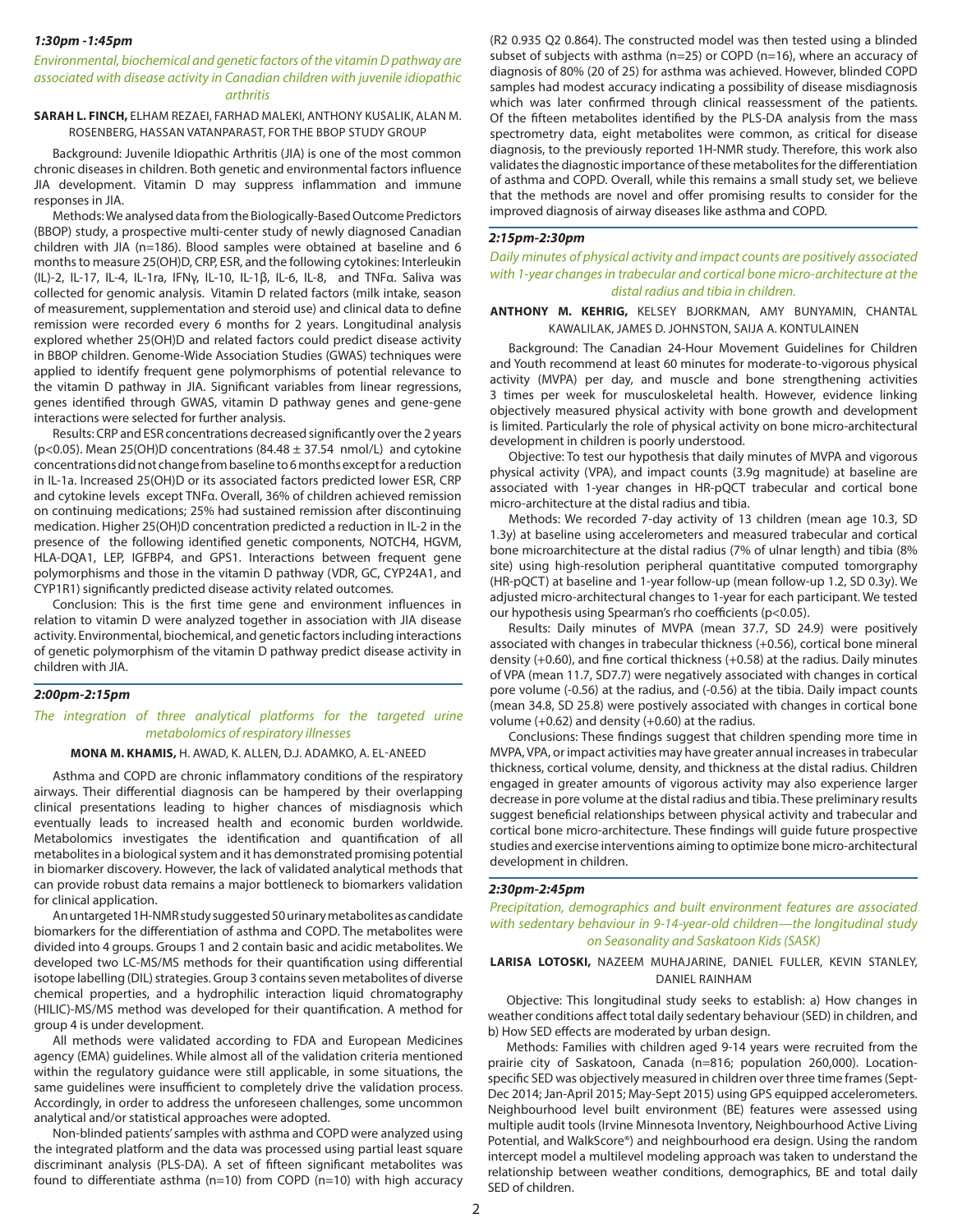Results: On average, children with valid accelerometry data accumulated 4.5 hours of sedentary time per day. In a multilevel model higher total daily precipitation was significantly associated with increased levels of SED ( $p=0.0229$ ), but differentially moderated by BE universal accessibility ( $p<0.05$ ). Increased levels of both light and moderate-to-vigorous physical activity (PA) were negatively associated with increased accumulation of SED (p<0.0001). With increased age, the level of SED increased at a greater rate in females, in comparison to males (p=0.0068). Pedestrian access was positively associated with reduced sedentariness in females, but increased sedentariness in males (p=0.0157).

Conclusions: Disruptive positive interventions to minimize SED in both boys and girls, especially as they age, may provide the greatest benefit when done so in our youngest populations. This project will shape infill and new urban development projects by providing necessary information to relevant public health policy architects. This study provides greater and more nuance detail about BE, weather and sedentariness/activity that helps urban transformations (healthy cities).

#### *2:45pm-3:00pm*

*Does animal-assisted exercise session outdoors result in more minutes of physical activity than session indoors in children with autism spectrum disorder (ASD)?*

#### **BETHANY HASE,** THOMPSON K, KEHRIG A, DELL C, CHALMERS D, KONTULAINEN S

Introduction: Children and youth with Autism Spectrum Disorder (ASD) have greater fracture risk which may relate to deficits in bone strength development (Neumeyer et al. J Autism Dev Disord 2015; Neumeyer et al. Bone 2017). Literature from typically developing children suggest; a) that engaging more time in moderate to vigorous physical activity (MVPA), vigorous physical activity (VPA) or impact activities will provide bone benefits and; b) activities in outdoor (greenspace) environment are associated with more intense activity (Kehrig et al. JMNI 2017; Ward et al. Health Pl 2016). Our objectives were to compare minutes of MVPA and VPA and number of bone impacts between an outdoor and indoor exercise sessions in children with ASD.

Methods: We recruited 8 children with ASD (5 boys), mean age 10.4 (SD 2.9). We executed two 45-minute exercise sessions including same activities first in outdoors and a week after indoors. During each session children wore activity monitors (accelerometers). Two therapy dogs and handlers participated in both sessions to enhance children's adherence and engagement with activities. We used a cross-over design and paired t-tests to compare the minutes of MVPA, VPA and number of bone impacts between outdoor and indoor sessions  $(p<0.05)$ .

Results: Minutes of MVPA and VPA in the indoor session (mean 10.9, SD 8.3 and mean 4.3, SD 4.0) did not differ from minutes spent in MVPA and VPA in the outdoor session (mean 11.5, SD 7.2 and mean 3.2, SD 3.4). The number of impacts was greater indoors (mean 45.0, SD 34.2) when compared to outdoors (mean 22.1, SD 24.2).

Conclusion: Findings suggest that indoor rather than outdoor physical activity interventions during the winter months may be more beneficial to increase bone impacts in children with ASD. Future interventions may benefit implementing outdoor (greenspace) physical activity interventions during the warmer months. These findings guide design of exercise interventions aiming to optimize bone development in children with ASD.

#### *3:00pm-3:15pm*

#### *Retrospective review of the early clinical course of childhood-onset diabetes mellitus type 2 in Saskatchewan*

#### **NICOLE PENDLETON,** TIM BRADLEY, PROSANTA MONDAL, ROLAND DYCK, MARK INMAN, MUNIER NOUR

Background: Childhood-onset diabetes mellitus type 2 (DM2) is rapidly increasing in prevalence worldwide, with Saskatchewan among the most affected provinces in Canada. Childhood DM2 differs from adult DM2 and childhood type 1 diabetes, with increased prevalence in ethnic and racial minorities and socially disadvantaged populations affected and earlier onset of diabetic complications. We aimed to describe our cohort of children with DM2 followed in Saskatchewan and to determine risk factors for early diabetic complications.

Methods: We performed a retrospective chart review of all children with DM2 followed in the Saskatchewan Pediatric Diabetes clinic and collated demographic and clinical data. For children with newly diagnosed DM2,

baseline HbA1C status and serial data on onset of diabetic nephropathy (albumin-to-creatinine ratio >2.0) and other diabetic complications and comorbidities were recorded. Fisher's exact test was used to assess the associations between demographic and clinical characteristics and HbA1c status at presentation (≤7% vs. >7%). Repeated measures multivariable linear and logistic regressions were used to assess variables associated with the onset of nephropathy. Kaplan-Meier survival analysis was used to compare time to onset of nephropathy between the two HbA1C groups.

Results: Between January 1, 2014 and June 30, 2017, 67 children (60% female, mean age 12.7±2.3 years) met diagnostic criteria for DM2. Most were First Nations (84%), had a family history of DM2 (82%), were obese or overweight (92%) and had traveled to clinic from outside Saskatoon (78%), from a mean distance of 256 km (range 26 to 512 km). During the study period, 27 children (63% female, mean age 13.0±2.2 years; mean follow-up 27±9 months) were newly diagnosed with DM2 and had adequate follow-up data. In this subgroup, mean HbA1C at presentation was 8.6±2.9%, with 18 (66%) with HbA1C >7%. DM2 males were more likely to have HbA1C >7% at presentation (90% vs. 50%, P=0.08). DM2 who were older at presentation were more likely to develop nephropathy, with every one-year increase in age, increasing the odds by 54% (P=0.046). DM2 with HbA1C >7% vs.  $\leq$  7% were 89% more likely to develop nephropathy during follow-up (P=0.055).

Conclusions: Children with DM2 in Saskatchewan are mostly female, First Nations, obese or overweight, with a family history of DM2 and have to travel long distances to receive tertiary care. Males are more likely to have higher HbA1C at presentation. Older children with higher HbA1C at presentation are more likely to develop early diabetic nephropathy.

### **POSTER PRESENTATIONS**

#### *#1 RESIDENT CATEGORY*

#### *Agreement between hemoglobin values on a blood gas analysis and a complete blood count in the NICU*

#### **GEORGINA MARTIN,** LANNAE STRUEBY, MARTHA LYON

Introduction: Neonates that are admitted to the NICU frequently receive red blood cell transfusions during their stay and blood tests are a major contributor to the anemia seen in this population. In addition, transfusion decisions are often based on precise transfusion thresholds. A complete blood count (CBC) is the typical test ordered when measuring a hemoglobin level and is considered the reference standard, but the blood gas analysis also reports a hemoglobin value. The accuracy of the hemoglobin value on the blood gas compared with the reference standard is currently not known; thereby, limiting the ability of a clinician to trust this value for clinical decision making. We hypothesized that the value of hemoglobin reported on a blood gas analyzer would show clinically acceptable agreement with that reported on a complete blood count. We predefined a clinically acceptable agreement as within 5g/L.

Methods: Data will be retrospectively collected from records of patients previously admitted to the NICU with at least one value for both a blood gas analysis and a complete blood count within 30 minutes of one another. The primary outcome was the agreement between the hemoglobin reported on a blood gas analysis and that on a CBC. The mean differences and the standard deviation of the differences will be obtained for each set of values and data will be analyzed using a Passing-Bablock regression and the Bland-Altman method. 95% confidence intervals will be reported for all statistical comparisons.

Discussion: If close agreement is found between the reported hemoglobin values on these two tests this could potentially eliminate unnecessary blood draws. Additionally, if we can trust the blood gas hemoglobin result it may become the preferred test as it requires less blood compared to a CBC.

#### *#2 RESIDENT CATEGORY*

*Pediatric lung ultrasound for the diagnosis of pneumonia: effect on patient flow and care in the emergency department* 

#### **BREANN KOZUN,** PAUL OLSZYNSKI

Pneumonia is the leading cause of death in children. Diagnosis still remains a challenge, and there is a lack of universally accepted criteria for clinical and radiographical diagnosis. CT scan is considered the gold standard, however, due to ionizing radiation, diagnosis is most commonly made with chest radiograph. Data has now been published showing high sensitivity and specificity for diagnosis with the use of ultrasound. Due to its lack of ionizing radiation, portability of the machine, and ease of use, ultrasonography has become the ideal tool to be used in the pediatric population. Because there is already current data to sensitivity and specificity for diagnosis, our center set out to determine if ultrasound implementation could affect the length of stay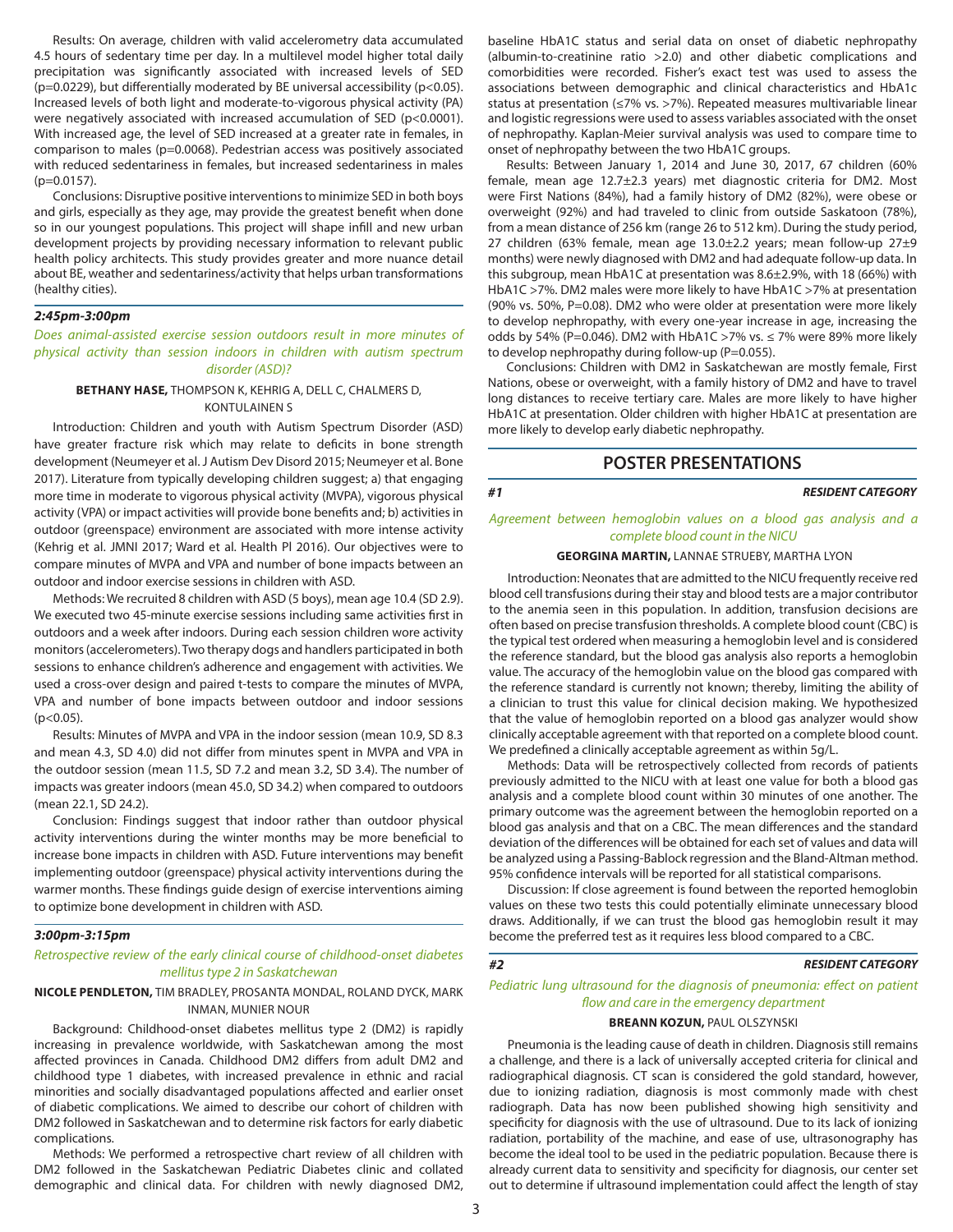within our pediatric emergency department. We conducted an observational study, that included patients from birth to 17 years less a day who presented to the emergency department with a clinical suspicion of pneumonia that would be sent for chest radiograph. A population target number of 140 was determined to obtain a precision error of 0.05, however, we currently have only 26 children enrolled in the study. Early observations include a mean time to ultrasound of 74.18 minutes, and mean time to chest radiograph of 101.21 minutes. An early appreciation can be made that with high sensitivity and specificity for diagnosis, easy use and portability as well as decreased time to diagnosis, that the use of ultrasound for the diagnosis of pneumonia in the pediatric emergency department will increase efficacy and decrease length of the stay.

#### *#3 RESIDENT CATEGORY*

#### *Efficacy of opioid-free anesthesia in reducing postoperative respiratory depression in children undergoing tonsillectomy: a pilot study.*

#### **JAYDEN COWAN,** UROOJ SIDDIQUI, MARY FRAS, KAREN BROWN, JENNIFER O'BRIEN, JONATHAN GAMBLE

Background: Tonsillectomy is a common procedure for children that risks postoperative respiratory depression. Obstructive sleep apnea and opioids elevate this risk. Current practice involves opioid-sparing anesthesia to minimize the risk of respiratory depression. Opioid-free anesthesia is a new concept; despite encouraging results, its efficacy has not been studied in pediatrics. The benefits of opioid-free anesthesia have the potential to reduce postoperative respiratory depression in children with sleep-disordered breathing undergoing tonsillectomy.

Research Question: Can opioid-free anesthesia reduce postoperative respiratory depression in the Post-Anesthesia Care Unit (PACU) and Acute Care Pediatrics ward compared to opioid-sparing anesthesia?

Methods: This study is a randomized, open label pilot study with blinded assessment. Ethics and Health Canada approval have been obtained. We plan to recruit 50 pediatric patients with suspected sleep-disordered breathing who are scheduled for elective tonsillectomy +/- adenoidectomy; currently 10 patients have been enrolled. Participants are randomized to receive either an opioid-free anesthetic utilizing gabapentin, dexmedetomidine, ketamine, and lidocaine, or an opioid-sparing anesthetic utilizing dexmedetomidine and fentanyl. The primary outcome will be the incidence of respiratory depression during the first postoperative night, plus the incidence of associated minor and/or major airway interventions required. Secondary outcomes will include respiratory depression in the PACU, intraoperative hemodynamic and analgesic acceptability, PAED (Pediatric Anesthesia Emergence Delirium) and FLACC (Face, Legs, Activity, Cry, Consolability) evaluation, quantified opioid use, time until discharge readiness, and the incidence of adverse effects. Parametric data will be assessed for effect size through comparison of means and calculation of confidence intervals. Inferential statistics will be used to compare means between groups.

Discussion: N/A

Implications: If opioid-free anesthesia has a measurable reduction in postoperative respiratory depression, with similar PAED scores, FLACC scores, and PACU stay durations between groups, then it may represent a superior anesthetic technique for children undergoing tonsillectomy.

#### *#4*

*RESIDENT CATEGORY*

#### *Case report: acute chest pain, ST changes, and troponin elevation in Duchenne Muscular Dystrophy*

#### **GUILLAUME LECLAIR,** MATTHEW BRADSHAW, TIM BRADLEY

A 13-year-old boy with Duchenne muscular dystrophy (DMD) followed with significant skeletal striated muscle involvement, had not been documented previously to have significant cardiac muscle involvement. He was not on any cardiac medications or steroids. Three months prior a 12-lead electrocardiogram (ECG) had shown normal sinus rhythm, tall R-waves in lead V1 suggestive of right ventricular hypertrophy and a prominent Q-wave in lead aVL. An echocardiogram (Echo) had shown normal left ventricular ejection fraction (LVEF) 69% by M-Mode and 55% by biplane Simpson's method, with no segmental wall motion abnormalities seen. He presented with an acute onset of retrosternal chest pain, diffuse severe ST elevation and acute troponin elevation. Serial ECGs over the next 5 days, showed his diffuse ST elevation change to negative T waves and pathologic Q-waves in the anterolateral leads and his troponin levels normalized. Blood work did not show a significant inflammatory response and viral studies were all negative. By Echo, his LVEF was reduced to 62% by M-Mode and 43% by biplane Simpson's method, with akinesis of all apical and hypokinesis of the mid anterior and lateral wall segments. Serial Echo showed the LVEF to improve to 68% by M-Mode and

58% by biplane Simpson's method, with only mild residual hypokinesis of the affected apical and mid wall segments. At follow-up one month later, ECG still showed Q-waves in the anterolateral leads and Echo showed the LVEF was 56% by M-Mode and 58% by biplane Simpson's method, with only mild residual hypokinesis of the affected apical and mid wall segments. DMD with acute chest pain, troponin elevation, ST changes, depressed LVEF and negative viral studies, has been previously described in isolated case reports and a small case series. Cardiac magnetic resonance imaging, performed in some of these patients, showed increased late gadolinium enhancement consistent with myocardial injury and fibrosis. The authors postulate that these events may represent an important pathophysiological mechanism in cardiomyopathy progression in DMD. The serial ECGs in our patient, which will be provided, clearly show progression of myocardial ischemia to significant myocardial injury. This case illustrates an unusual presentation in DMD with rapid cardiomyopathy progression, which will be highly informative to pediatricians, and pediatric neurologists and cardiologists caring for these patients.

#### *#5*

*MASTERS CATEGORY*

## *Can we reliably monitor muscle strength development in children?*

#### **YUWEN ZHENG,** KELSEY BJORKMAN, JOEL LANOVAZ, SAIJA KONTULAINEN

Introduction: Muscle forces provide the largest voluntary loading on bone. Reliable monitoring of muscle strength development is therefore fundamental in pediatric bone studies. We aimed to assess reliability of muscle strength measurements in children by 1) defining precision errors, and contrasting these errors to annual muscle strength development and 2) determining monitoring time intervals (MTI) for muscle strength measures in children.

Methods: To define short-term precision errors, we measured maximal push-up force, number of endurance push-ups, maximal grip force, countermovement and long jump peak forces, power and impulse, and long jump length on two different occasions (approximately 1 month apart) from 33 children (18F) with mean age of 10.5, SD 1.8yrs (precision cohort). To define annual change, we obtained the same measures approximately one year after the first visit from 33 (19F) participants (1-year follow-up cohort). We assessed precision errors by calculating root-mean-squared coefficient of variation (CV%RMS) and assessed annual changes with paired t-test (p<0.05). We then contrasted %-annual changes to precision errors. We determined MTIs by dividing least significant change (calculated from CV%RMS) by median annual change.

Results: For the maximal push-up force, precision error was 9% and annual increase was 29% (p<0.001). Number of endurance push-ups had the highest precision error (27%) with an annual increase of 43% (p<0.001). For the maximal grip force, precision error was 14% and annual increase was 38% (p<0.001). For force related measures in the countermovement jump, precision error ranged from 11% - 23% and annual increase ranged from 18% - 68% (all p<0.001). For the long jump, vertical and horizontal force related measures had precision errors ranging from 6% - 25% while annual increases ranged from 16% - 92% (all p<0.001). Long jump length had the lowest precision error (6%) and annual increase (8%) across all measures. Number of endurance push-ups had the longest MTI (2.7yrs), while MTIs ranged from 1 - 2yrs for all other force related upper and lower extremity measures.

Conclusion: Annual increases in the tested muscle strength measures exceeded related short-term precision errors in children. Estimated MTIs ranged from 1 - 2yrs for all upper and lower extremities force related measures. These findings indicate that annual monitoring over two years will reliably capture muscle strength development in children when recording force from the push-up, grip strength, countermovement and long jump tests.

#### *#6 MASTERS CATEGORY*

*The influence of socioeconomic factors and location on the impact of children in Healthy Start-Départ Santé* 

#### **SE'ERA ANSTRUTHER,** HASSAN VATANPARAST

Introduction/Purpose: The results of the 2015 CCHS indicated that approximately 34.1% of Canadian 2-5 year old children are at risk of being overweight or obese. In response to these threatening trends, the Healthy Start-Départ Santé (HSDS) health promotion initiative was launched in Saskatchewan and New Brunswick to address and help prevent some of the primary causes of obesity in 3-5 year old children. The project encourages families and educators to incorporate healthy eating and physical activity opportunities in the daily lives of preschoolers. Pre-kindergarten and childcare centres were targeted and randomly assigned to either receive the HSDS intervention, spanning 6-8 months, or serve as a control, and data was collected before and after the intervention period.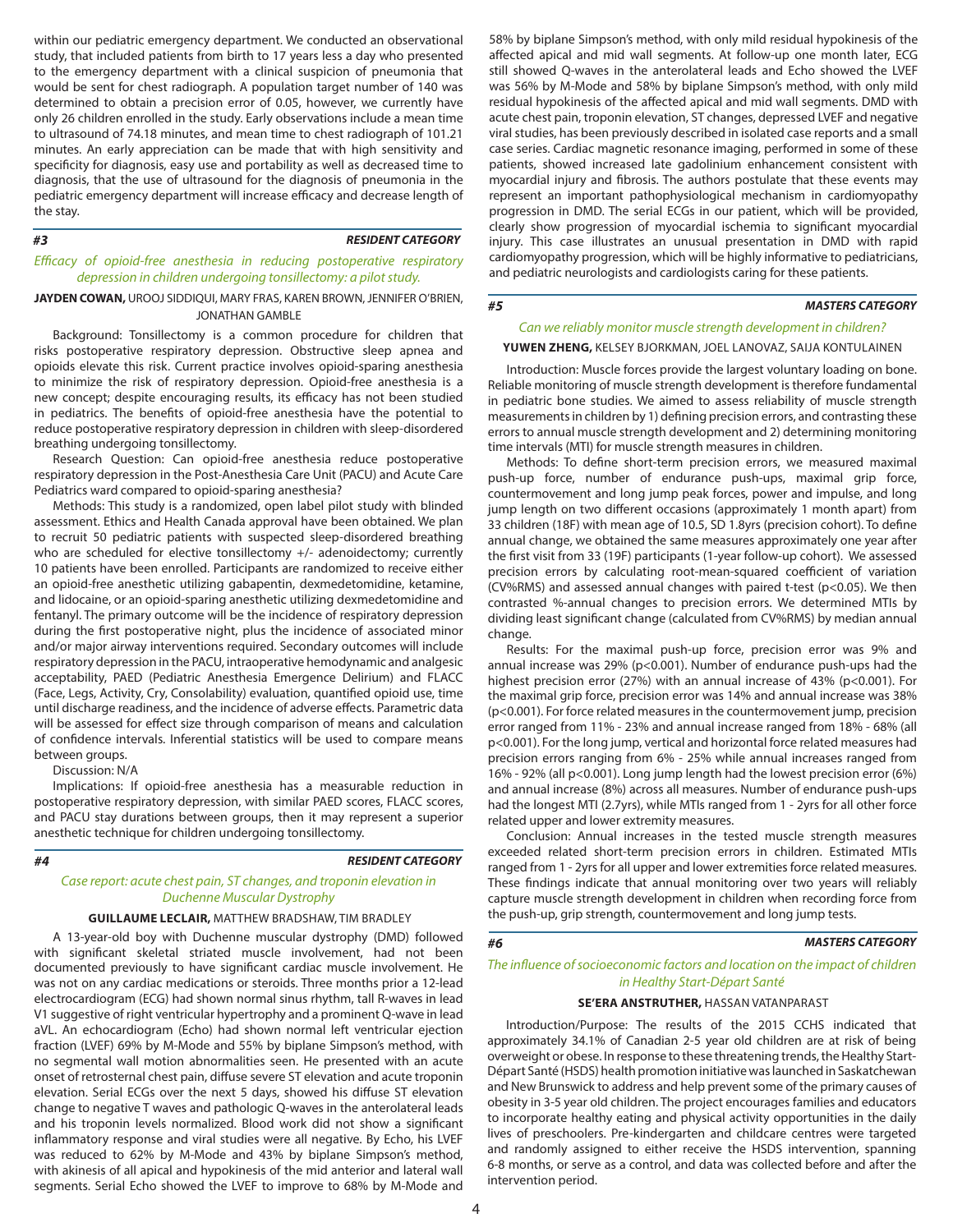In general, people with a low socio-economic status are at a higher risk of  $#8$  MASTERS CATEGORY being overweight/obese. So, to further evaluate the Healthy Start Initiative, social determinants of health were examined alongside a modified Nutrient Rich Foods Index (NRF) as a measure of diet quality before and after the intervention in a randomized controlled design. Thus, the purpose of this study is to examine food consumption patterns of 3-5 year old children attending childcare centres across Saskatchewan and New Brunswick and how these patterns are influenced by geographic location (urban versus rural) and parental socioeconomic status.

Methods: Data was collected from childcare centres and pre-kindergarten centres across Saskatchewan and New Brunswick. To evaluate the difference in distribution of participants based on their location, income and education across NRF tertiles, we used Chi-square and ANOVA statistical tests (including post-hoc analyses) at the baseline and endpoint. The analyses on the impact of intervention on the quality of food provided in childcare centers is in progress.

Preliminary Results: At baseline, in intervention sites, rural centres had statistically significant higher quality meals (p<0.001) than their urban counterparts. Similarly, in control sites, rural centres also had statistically significant higher quality meals than urban centres (p=0.001). After the intervention, urban intervention centres showed a significantly higher diet quality (p<0.001) than rural intervention centres. There were no statistically significant differences in distribution of children based on their parents income and education across NRF tertiles.

Conclusion: Based on our preliminary results, it appears that childcare centres in rural areas provided higher quality meals than urban centres. The role of location may play a bigger role than maternal education or parental income when it comes to dietary quality in childcare centres.

#### *#7*

#### *MASTERS CATEGORY*

*Discovering the architecture of a new p63 gene network regulating tooth formation.* 

#### **CASSY APPELT,** AUNUM ABID, JULIA BOUGHER

Congenital facial and dental defects are among the most common birth defects in Canada. The p63 transcription factor is an evolutionarily ancient member of the p53 family of tumor suppressors. Expressed in epithelium, p63 helps mediate cross-talk with the underlying mesenchyme layer, affecting the healthy differentiation of epithelium-derived structures such as hair, skin, glands, teeth, and limbs. In humans, inherited heterozygous p63 mutations cause a range of syndromes such as: Limb mammary syndrome (LMS), Ankyloblepharon-ectodermal deficits–cleft lip/palate syndrome (AEC), Rapp-Hodgkin syndrome (RHS), Acro-dermato-unguinal-lacrimal-tooth syndrome (ADULT), and Ectrodactyly, ectodermal dysplasia, cleft lip/cleft palate syndrome (EEC). Notably, these syndromes all have orofacial clefting, ectrodactyl hand/foot malformations, and other complications arising from the failed development of ectoderm-derived structures in common. Knocking out p63 in mouse models causes similar malformations. Mouse embryos are born with underdeveloped skin; they lack hair, glands, and fully formed limbs; and they exhibit craniofacial defects such as cleft palate. Additionally, p63-null mice fail to develop teeth; these are arrested in the placode stage of early odontogenesis, meaning that the dental epithelium thickens but fails to progress further towards a tooth organ. Our lab has revealed a novel gene regulatory network (GRN) controlled by p63 that drives odontogenesis, linking for the first time several genes to both odontogenesis and p63. To investigate this GRN further, we ran immunohistochemistry assays to define the expression of 5 genes (Fermt1, Krt15, Cldn23, Cbln1, Prss8) in mouse. We also probed for these genes in tissues of garfish, an emerging model organism. Gar belong to an order of ancient bony fishes that have retained oral teeth homologous to mammalian teeth. Thus gar is an excellent model to query whether our p63 GRN is ancient and conserved. Our results show for the first time the expression of these five genes in dental epithelium of mouse (wildtype p63+/+) and gar, highlighting that this GRN is integral to the development and evolution of tooth development. Next, we are building the architecture of this GRN; notably, determining how P63 interacts with each of its 30+ downstream targets. My master's project uses Next Generation ChIP-Sequencing to identify which genes are primary binding targets of P63, and which are secondary targets transcriptionally controlled by other GRN members. Building the specifics of this p63-driven GRN will help explain how p63 mediates normal tooth epithelium development, and how p63 is involved in craniodental development and malformation on a broader scale.

*Preventing childhood death post-discharge in resource-limited settings: a systematic literature review.*

#### **BROOKLYN NEMETCHEK,** LACEY ENGLISH, NIRANJAN KISSOON, J MARK ANSERMINO, PETER MOSCHOVIS, SUSAN FOWLER-KERRY, ELIAS KUMBAKUMBA, MATTHEW O. WIENS

Objectives: The burden of preventable childhood death remains and is born predominantly by Sub-Saharan Africa and Southern Asia. These deaths result largely from infectious diseases, resulting in sepsis. Mortality in the months following hospital discharge for infectious diseases is often neglected, although substantial numbers die during this period. The purpose of this systematic review is to create an updated evidence base of relevant literature, bringing attention to the critical nature of pediatric post-discharge mortality (PDM) in resource-limited settings, thus propelling research and innovation towards reducing childhood mortality and achieving the third sustainable development goal (SDG).

Methods: An updated systematic search of Medline and EMBASE was conducted from October 2012 to July 2017. Studies were included if they were conducted in resource limited settings and examined pediatric PDM. 1238 articles were independently screened by two reviewers, yielding 11 eligible studies. These were added to 13 studies identified in a previous systematic review including studies prior to October 2012. In total, 24 studies were included for analysis and data extraction.

Results: Included studies were conducted mostly within African countries, and looked at all admissions/infectious admissions, or specific subsets of admissions. The primary sub-populations included malnutrition, respiratory infections, diarrhea, malaria, and anemia. The anemia and malaria subpopulations had the lowest PDM rates, while those with malnutrition and respiratory infections had the highest. Studies consistently found rates of post-discharge mortality to be comparable to, or exceed, in-hospital mortality. Furthermore, where reported, about 75% of deaths after discharge occurred at home. Risk factors often identified across all types of infectious admissions as highly significant for post-discharge mortality included HIV status, young age, pneumonia, malnutrition, anthropometric factors (including MUAC among others), hypoxia, anemia, leaving hospital against medical advice, and previous hospitalizations.

Conclusion: There is growing evidence emphasizing the largely neglected burden of post-discharge mortality. Critical is the fact that most children who die following discharge do so at home, suggesting that interventions predischarge to guide health seeking behaviour and access to medical care are ideally suited to addressing this gap. The development, therefore, of evidence based, risk-guided, interventions must be a focus of funders, researchers and policy makers to achieve the SDGs.

#### *Bringing back birth: the path to culturally secure birth in Saskatchewan*

#### **CARRIE PRATT,** ANGELA BOWEN

"Bringing Birth Back" is a multifaceted research project that will bring back culturally secure birth for Indigenous women in Saskatchewan. An important outcome of the project is the Indigenous Birth Network (Network). The Network brings together mothers, community leaders, careproviders, and decision makers to inform a model of Indigenous maternal care and education for careproviders. Participants are invited to share their individual stories, participate in talking circles, interpret findings, and disseminate knowledge, including a photovoice learning resource and an anthology of vignettes to share the mother's stories. Such strategies of knowledge exchange reflect Indigenous research worldviews rather than traditional western methods of knowledge translation. Results will inform careproviders, policymakers, and community members alike about traditional birth practices and how to create cultural security of Indigenous families during pregnancy and birth. Research shows cultural practice serves as a protective health factor; therefore, our research hypothesis is: supporting Indigenous women to practice their culture during childbearing will promote positive outcomes for the mothers, their babies, and families. We believe that protecting cultural safety for Indigenous mothers will promote kinship between the baby and its community from the moment it enters the world. Bringing birth back in a safe and meaningful way for Indigenous mothers could have widespread effects for their infants. Ultimately, the goal is to improve the birth experiences and health outcomes of Indigenous families.

 "Bringing Birth Back" uses Participatory Action Research (PAR) methodology and orients itself in the social constructivist paradigm. The project is enhanced by a resolution of the Federation of Sovereign Indigenous Nations and is a partnership between numerous community partners and organizations,

*#9 MASTERS CATEGORY*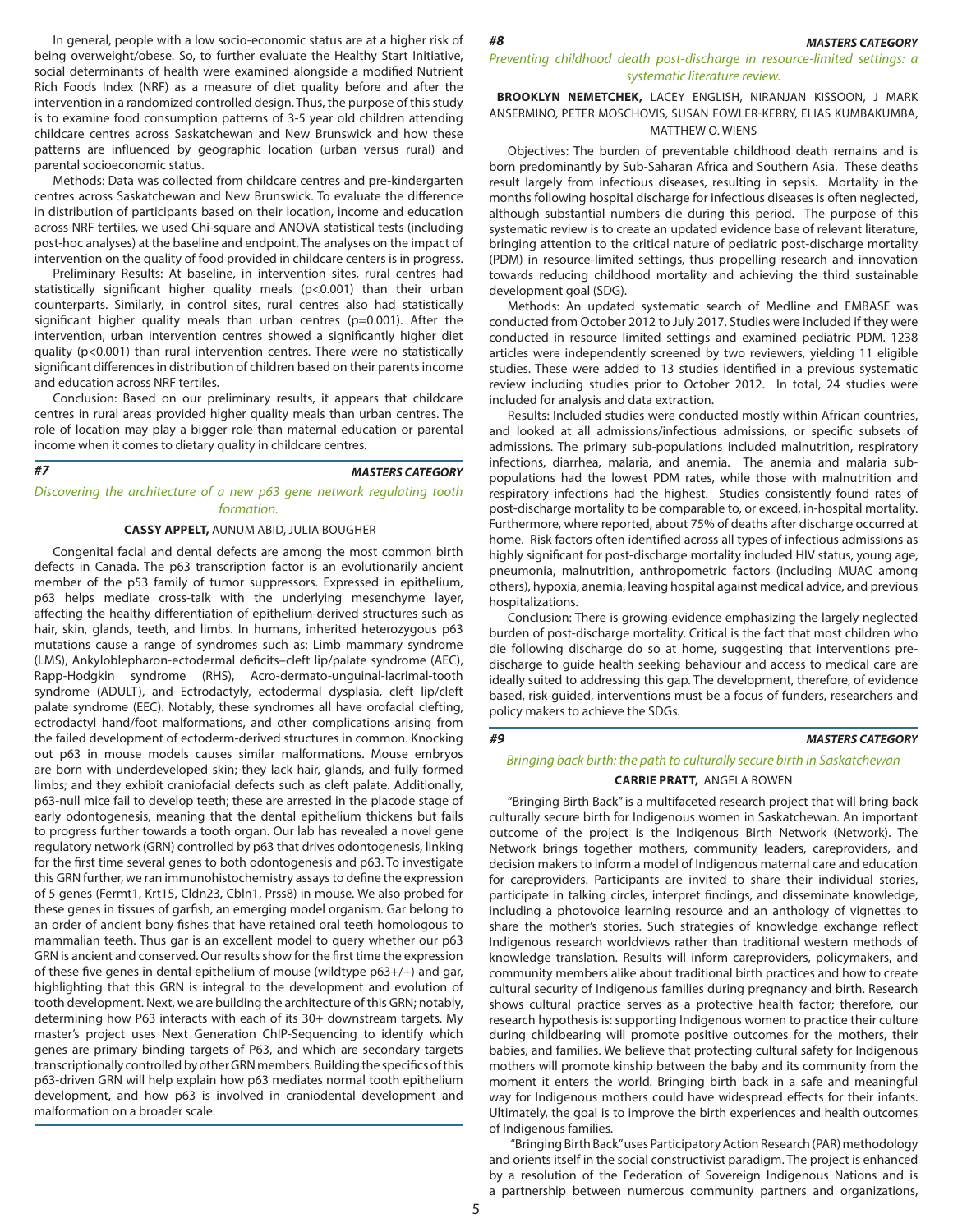Indigenous communities, and most importantly, mothers themselves. The research will benefit communities directly and aims to make real change in the delivery of maternal care for Indigenous mothers.

Indigenous mothers who have experienced childbirth in Saskatchewan tertiary centers will be at the forefront of the research. The network participants, including the mothers will participate in data collection and analysis through talking circles and regular gatherings to ensure that the research is relevant, meaningful, and beneficial for knowledge exchange. We will develop policy briefs for presentation to Indigenous, provincial, and federal governments.

 Colonization processes have created barriers for Indigenous children to achieve their best health outcomes. This project serves to re-imagine and support maternal care that serves the unique cultural needs of Indigenous mothers and their families.

#### *#10*

#### *MASTERS CATEGORY*

*Development of a liquid chromatography tandem mass spectrometry method for the identification and quantification of cannabidiol and Δ9 tetrahydrocannabinol in pediatric patients*

**STEPHANIE VUONG,** DEBORAH MICHELS, RICHARD HUNTSMAN, RICHARD TANG-WAI, FANG WU, ANDREW W. LYON, JANE ALCORN

Up to 30% of children with epilepsy will be refractory to conventional treatment such as anticonvulsant medications and the ketogenic diet, placing the child at risk of having poor long term cognitive, behavioral, and psychological outcomes. This is particularly true for the epileptic encephalopathies which are associated resistance to medical treatment and neurodevelopmental decline. Over the years, cannabis has been emerging as a therapeutic product for many different health conditions. With the recent interest in cannabis being used as a treatment for refractory epileptic encephalopathy, parents are desperate to obtain medical cannabis products without any knowledge of the safety and efficacy of these products. By understanding the oral pharmacokinetics of CBD and THC in children, we can begin to develop a dosing regimen for the oral administration of cannabis oil to children with refractory epileptic encephalopathy. A sensitive and efficient liquid chromatography-tandem mass spectrometry method is under development to identify and quantify cannabidiol, Δ9-tetrahydrocannabinol, and metabolite 11-hydroxy-Δ9 tetrahydrocannabinol in plasma volumes from pediatric patients undergoing cannabis oil therapy for refractory epileptic encephalopathy. Plasma sample processing involves solvent protein precipitation, evaporation of supernatant under nitrogen, and reconstitution with mobile phase. The LC-MS/MS method demonstrates acceptable sensitivity, linearity, precision, and accuracy. We currently are in process of determining recovery, carryover, and stability. This method will be applied in clinical tolerability and efficacy studies and for oral pharmacokinetic studies that will further help us determine the dosage requirements for oral administration of cannabis oil in children.

#### *#11*

#### *MASTERS CATEGORY*

The planned menus in childcare centres across the province fall short of *meeting the Saskatchewan childcare nutrition guidelines*

**LILA ABOBAKAR,** HASSAN VATANPARAST, ANNE LEIS, AMANDA FROEHLICH CHOW, MATHIEU BÉLANGER, RACHEL ENGLER-STRINGER, STEPHANIE WARD

Purpose: This study was conducted to assess the extent to which the planned menus in Saskatchewan's childcare centres adhere to the Saskatchewan childcare nutrition guidelines before the Healthy Start/Départ Santé (HS/DS) intervention was implemented.

Methods: Overall, 39 licensed childcare centres were selected through a cluster randomized control trial to evaluate the impact of the HS/DS intervention. The baseline food menus of these centres were analyzed and compared to the Saskatchewan Childcare Nutrition Guidelines (SCNG). Descriptive analyses were performed to determine the characteristics of the menus and the percentage of adherence to the guidelines.

Results: The results of our study indicated that only 15.3% of the centres met the lunch and snacks guidelines. Overall, 61.5% of the centres met the milk guideline and 35.9% met the processed food limitation recommendations. Furthermore, among the centres that listed breakfast meals on their menus, 69% met the breakfast guideline recommendation.

Conclusion: The analysis of the rate of adherence to each guideline showed that both the lunch and snacks guidelines are the benchmarks that centres most frequently failed to meet. Without any targeted intervention, the planned menus in childcare centres across the province fall short of meeting the SCNG.

Implications: This study provides a baseline of evidence for further monitoring of menu compliance in other provinces across Canada and revealed the needs for menu planning programmes targeting the childcare centres.

Findings from this study contribute to the overall evaluation of the nutrition practices at childcare centres and to ongoing studies aimed at improving the menu planning and the food served throughout Phase III of the HS/DS intervention.

#### *#12*

#### *Sleep, cognitive impairment, and dexamethasone correlations with cytokine plasma levels in children and adolescents with cancer*

#### **EMILIANA BOMFIM,** ANATRIELLO E; NUNES MDR; LOPES-JUNIOR LC; LIMA RAG; NASCIMENTO LC; FLÓRIA-SANTOS M.

Introduction: Several studies have explored the hypothesis of involvement of the immune system in the sleep quality and cognitive function in adults with cancer via release of cytokines. However, even though children with cancer are at increased risk for sleep and cognitive impairment, studies with this population are scarce. Chronic inflammation and cytokines mediating inflammatory processes can influence both cognition and sleep pattern.

Objective: investigate the plasma levels of IL-8, IL-1β, IL-6, IL-10, TNF-α, IL-12p70 and analyze its correlation with sleep patterns and cognition in a sample of children and adolescents with cancer.

Methods: This is a quantitative, descriptive cross-sectional study, conducted at the Pediatric Oncology Unit at the University Hospital of the Ribeirao Preto School of Medicine, Sao Paulo, Brazil. Cognitive impairment was assessed using the Pediatric Quality of Life Inventory and sleep was accessed using Actigraphy, an ambulatory method that estimates sleep-wake patterns. Blood was collected (4mL) in order to measure cytokine plasm levels. BD<sup>™</sup> Flow Cytometry Cytokine assays were used.

Results: The final sample consisted of 33 hospitalized children and adolescents aged between 8 and 18 years. Sleep efficiency (r=0.452, p=0.018) and percentage of sleep (r=0.384, p=0.048) were positively correlated with IL-10 cytokine, while the duration of sleep was positively correlated with the cytokine IL-12p70 (r=0.604, p=0.001). A significant difference was found between cognitive impairment scores and dexamethasone (DEX) use. The DEXexposed children had fewer cognitive difficulties (p=0.046).

Conclusion: Given the increase in survival rates of the youth diagnosed with cancer, understanding the biological mechanisms that underlie cancerrelated symptom such as sleep and cognitive impairment is essential in order to continue improving quality of life. The results of this research indicate a potential role for cytokines in sleep pattern in children and adolescents with cancer. Additional retrospective studies of larger cohorts to either confirm or challenge the relationship between cognitive impairment, sleep and DEX use.

#### *#13 PHD/POST-DOC CATEGORY*

*PHD/POST-DOC CATEGORY*

## *Saskatchewan parents perspective on physical literacy*  **NATALIE HOUSER**, HUMBERT ML, SULZ LD

Physical activity participation is a critical component of healthy growth and development of children, with a wide range of physical, psychosocial, and cognitive health benefits associated. Recent evidence suggests that physical literacy influences the likelihood of physical activity participation throughout the lifecourse. Physical literacy is described as the development, motivation and confidence, knowledge and understanding, and physical competence to participate in a range of physical activities and environments, influencing the healthy development of the individual. With this, children are encouraged to experience a range of different movement opportunities in a variety of different environments (ground, ice, water, etc.). Additionally, parental involvement can play an influential role in how physically active and physically literate children are. This study explored parental involvement by looking at the perceptions of parents with respect to development of physical literacy, as well as the current knowledge on the concept of physical literacy. A total of 384 parents (65.9% female) over the age of 18 years, with a child/children between the ages of 0 and 16 years participated in the phone survey part of the study, through random digit dialing. Despite the rise in awareness of the concept of physical literacy both nationally and internationally, this study found that approximately 80% of the sample of Saskatchewan parents had not heard of the concept of physical literacy. Although there appears to be a lack of knowledge on the concept of physical literacy, when the term was defined to participants, 91.5% of parents agreed or strongly agreed that their child was physically literate. Further, 87.8% of the sample believed that they have the primary responsibility for helping children develop physical literacy, reporting developing movement skills and playing sports are the most important factors in this development. Recognizing the role that physical activity plays in a child's health, this leads us to ask how physical literacy should be approached in non-research settings, in order to see the best outcomes in understanding and practice of the concept, with the ultimate goal of improving the health of children.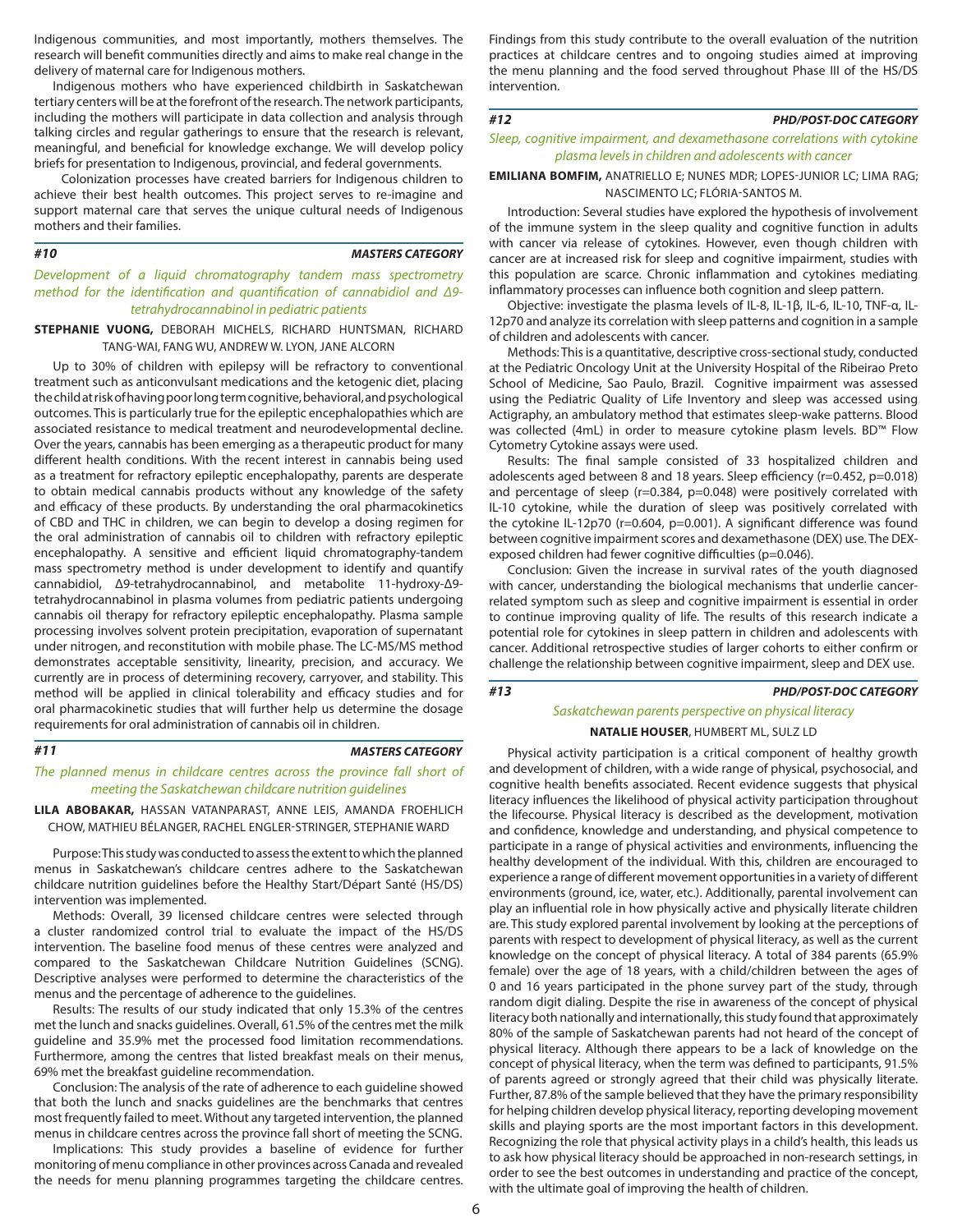#### *Does animal-assisted intervention increase physical activity in children with autism spectrum disorder?*

#### **MAHDI ROSTAMI,** BETHANY HASE, ANTHONY KEHRIG, COLLEEN DELL, DARLENE CHALMERS, LYNN WEBBER, HASSANALI VATANPARAST, JD JOHNSTON, SAIJA KONTULAINEN

Introduction: Children with ASD have an increased risk of fracture compared to their healthy peers (Neumeyer et al. 2015). Fractures in children can be considered as an advance bone fragility marker, and children with ASD have poorer bone properties than their typically developing peers (Martins et al. 2017; Neumeyer et al. 2017). One proposed reason for the bone deficit and related fracture risk is the low physical activity reported in children with ASD (Neumeyer et al. 2017). Limited vigorous and impact-type activities may prevent children with ASD from gaining loading-stimulus required for optimal skeletal development (Kontulainen et al. 2013; Pan 2008). It has been shown that the presence of a therapy dog increased physical activity in obese children (Wohlfarth et al. 2013); hence, child interaction with a therapy dog may optimize physical activity levels in children with ASD that exhibit social, communicative and behavioral challenges.

Objective: The objective of this study was to investigate the effect of a therapy dog on physical activity in children with ASD.

Method: Children with ASD (n=18, mean age 10.3  $\pm$  SD 2.6 yrs) were randomly selected in two groups. Both groups participated in one weekly physical activity session for seven weeks. After the first introductory session, groups were randomized for following 6 sessions with or without 1-2 therapy dogs (and handlers). We recorded physical activity in each session using activity monitors (ActiGraph accelerometers). We used cross-over design and paired t-tests to compare average minutes of sedentary time, moderate to vigorous physical activity (MVPA) and vigorous physical activity (VPA) between sessions with or without the therapy dog(s). We set significance to p<0.01 to control for multiple comparisons. We assessed intervention adherence and collected feedback from participants and their parents/guardians.

Result: Minutes of sedentary time (8.8±3.5 vs 11.0±4.8), MVPA (20.8±9.1 vs 21.5 $\pm$ 9.1) and VPA (8.8 $\pm$ 5.4 vs 9.8 $\pm$ 6.2), did not differ between sessions with or without therapy dog (p>0.01). However, based on the excellent adherence (91%) and participant feedback, therapy dog served as an important motivator for children with ASD to participate in physical activity intervention.

Conclusion: Therapy dog presence did not increase physical activity in children with ASD. However, adherence to intervention and participants' feedback suggested that the therapy dog presence may contribute as an environmental and social catalyst to enhance motivation for physical activity. Therapy dog presence may benefit adherence to future exercise interventions aiming to optimize bone development in children with ASD, with the ultimate goal of improving the health of children.

#### *#15*

#### *PHD/POST-DOC CATEGORY*

#### *Exploring family life when a child has cancer: an unobtrusive qualitative study of parents' online narratives*

#### **MERIDITH BURLES,** JILL BALLY

Families of children with cancer are often thrust into unfamiliar territory as a result of diagnosis and treatment. Specifically, parents face complex emotions and numerous challenges related to the care of their child. Due to these complexities, it can be difficult to conduct research with family caregivers. Nonetheless, evidence-based health and supportive care is reliant on comprehensive understanding of families' experiences and support needs. As such, innovative approaches are needed to ensure that diverse perspectives of families of children affected by cancer are captured in research. One such approach that can address barriers related to research recruitment and retention of family caregivers of children with cancer is to examine pre-existing narratives about family life that have been shared on the Internet. For instance, families frequently share their experiences through blogs, social media platforms, and personal stories on organizational websites. This presentation will describe an unobtrusive qualitative study that is in progress about online narratives shared by Canadian parents about their family experiences of navigating life with pediatric cancer. A narrative approach is being employed to analyze publicly available online narratives for what they reveal about family life, psychosocial support needs, and online interactions. Attention is also being paid to the way in which parents tell their family stories and make sense of their experiences. Progress to date and emerging themes will be outlined, along with implications for family-centred health and supportive care.

*Asthma diagnosis among children along an urban-rural gradient in Saskatchewan* 

**OLUWAFEMI OLUWOLE,** DONNA C. RENNIE, AMBIKAIPAKAN SENTHILSELVAN, ROLAND DYCK, ANNA AFANASIEVA, DARRYL J. ADAMKO, JOSHUA A. LAWSON

Rationale: Most studies investigating childhood asthma have reported a lower prevalence in rural compared to urban areas. Environmental factors have mostly been implicated for these differences. However, the association could also be linked to possible under-diagnosis of asthma in rural children. The aim of this study was to investigate if rural children experience more asthma underdiagnosis compared to urban children.

 Methods: In 2013, we conducted a cross-sectional survey of 5–14 year old schoolchildren living in rural, small urban (~35,000), and large urban (~200,000) areas of Saskatchewan, Canada. In 2015, we approached those who gave the consent for further testing and repeated the survey and included a clinical testing component. Children were classified into one of three categories based on their responses to the survey: No asthma, at-risk-forasthma (report of wheeze with no asthma diagnosis), and diagnosed asthma (report of physician diagnosis of asthma). Children also performed spirometry and exercise challenge testing (ECT). Following assessment, we then classified asthma status as either no asthma or probable asthma based on a validated asthma algorithm.

Results: The study population was comprised of 335 schoolchildren (diagnosed asthma = 28.4%; at-risk-for-asthma = 36.1%; no asthma = 35.5%). Location of dwelling was 73.4% large urban, 13.7% small urban, and 12.8% rural. Overall, percent predicted FEV1 was lower in rural children compared to small urban and large urban children [Mean (SD) = 89.3% (12.9), 98.2% (10.0), and 96.0% (13.3), p<0.05, respectively] as was FEF25-75 [Mean (SD) = 78.8% (20.4), 91.6% (20.2), and 88.6% (23.1), p<0.05, respectively]. Lower mean values for FEV1 and FEF25-75 observed in the rural group were only found in the atrisk-for-asthma children and not in the diagnosed asthma or no asthma groups. Among those not classified as diagnosed asthma by survey, the validated algorithm further identified the presence of asthma in 5.5% of large urban, 8.1% of small urban, and 18.8% of rural children ( $p = 0.026$ ).

Conclusion: The study revealed evidence of asthma under-diagnosis in rural areas and further supports the use of objective measures in addition to symptoms history when investigating asthma burden across an urbanrural gradient. This may have direct implications for better childhood asthma management, especially in rural populations.

*#17*

#### *UNDERGRADUATE CATEGORY*

## *Bone health in adolescent anorexic females* **CHANTELLE BARIL,** MARTA ERLANDSON

Introduction: During adolescence, there is a time in which peak bone mass is attained and any interruption of bone accrual during this time contributes to a higher chance if developing osteoporosis. Anorexia nervosa (AN) is an eating disorder characterized by a severe low body weight prevalent among adolescents. AN can cause a disturbance or cease in menstruation and, along with the drastic change in diet, can result in a less than optimal amount of bone building. The purpose of this study was to examine the effect anorexia nervosa has on bone in adolescent females.

Methods: The participants of this study included 17 females with an average age of 15.65 (range: 13-19 years) and average height of 165cm. From this population, lumbar spine and total body dual x-ray absorptiometry (DXA) scans were collected. Five of the 17 participants had their hips scanned and they were analyzed using hip scan analysis (HSA). 17 controls were selected from the pediatric bone mineral accrual study (PBMAS) matching for age, height and then body weight closest resembling the anorexic individual.

Results: The anorexic group had a significant less percentage of body fat (23 vs. 35%) and weight (52 vs. 68 kg) (<0.05 p). Unadjusted data, not controlled for age or height, demonstrated that the participants with anorexia exhibit lower bone in total body area (2022 vs. 2002cm2) and lumbar spin area (59 vs. 50 cm2) (<0.05 p).

Conclusion: These results suggest that anorexia influences total body and lumbar spine bone area in adolescent females. This is a negative influence as lower bone area is associated with osteoporotic diagnosis. Therefore, it is most likely that those inflicted with anorexia have a higher chance of being diagnosed with osteoporosis later in life.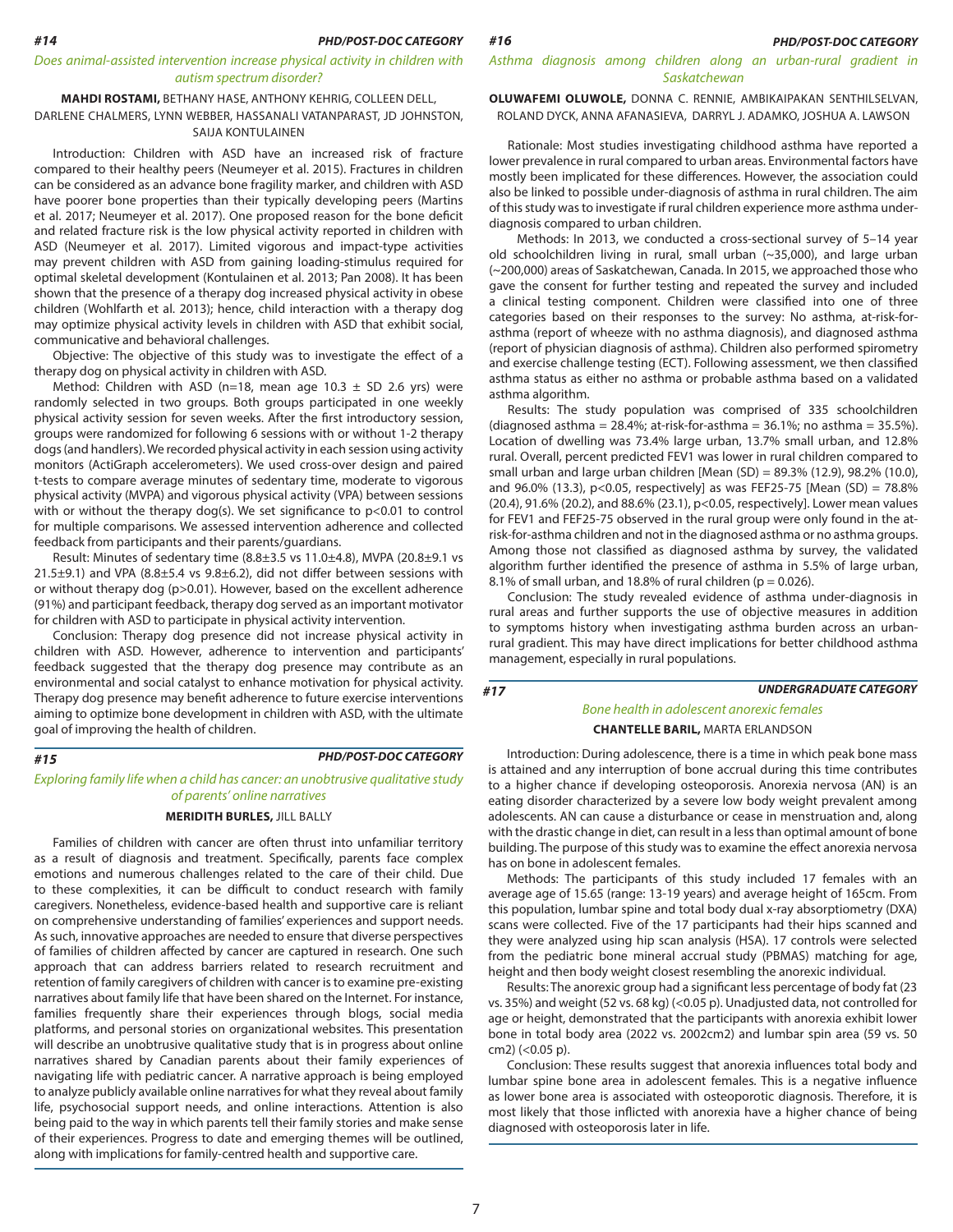*UNDERGRADUATE CATEGORY*

#### *Examination of talin expression in the human placenta*

#### **MARLIZE FOURIE,** DANIEL J. MACPHEE

Placental invasion into the uterine wall is crucial for a successful pregnancy, since this process allows for the anchoring of the placenta as well as the establishment of maternal blood flow to the fetus. This process is dependent, in part, on proteins that facilitate cell-substrate adhesion and cell invasion. The adapter protein Talin works closely with heterodimeric cell membrane receptors named integrins. Integrins consist of α and β subunits. They bind molecules in the extracellular environment to mediate cell adhesion and invasion. Talin acts as an adaptor protein that binds cytoplasmic β-integrin tails and activates the integrin receptor so it can bind to extracellular molecules like collagen or fibronectin. Despite the importance of Talin in cellular behaviours such as invasion, the expression and role of Talin in the placenta has not been studied. We determined the expression profile of Talin in sections of human placenta collected from the 1st and 2nd trimester as well as from term pregnancy. We also assessed co-expression of Talin with markers of trophoblast lineages. Results demonstrated that Talin is highly localized to the basolateral membranes of cytotrophoblast and membranes of invasive extravillous cytotrophoblast cells in chorionic villi. Additionally, Talin was expressed in basement membrane regions of endothelial cells within placental blood vessels. The results support the ongoing hypothesis that Talin could play a crucial role in regulating placental trophoblast invasion. Further study of this protein could lead to important discoveries about the mechanism(s) underlying development of preeclampsia that is marked by superficial trophoblast invasion.

#### *#19*

#### *UNDERGRADUATE CATEGORY*

*The influence of pro-inflammatory conditions on heat shock protein expression in human myometrial cells*

#### **LOGAN HAHN,** DANIEL J. MACPHEE

The uterine myometrium undergoes a remarkable program of phenotypic differentiation to produce a powerful, contractile organ capable of expelling a fetus. The initiation and progression of labour within the myometrium also appears to require an inflammatory process as it is infiltrated by immune cells and it produces proinflammatory mediators. The small heat shock protein B (HSPB) family have recently garnered interest in the study of myometrial differentiation because they can act as chaperones to regulate protein folding, regulate apoptosis, and can be involved in inflammatory processes. Previous research has shown that both HSPB1 and HSPB5 expression significantly increased during late pregnancy and labour; however, the exact mechanism(s) inducing their expression remained a mystery. Using an immortalized human myometrial cell line (hTERT HM), we examined the protein expression of HSPB1, HSPB5 and various inflammatory signaling mediators following exposure of the cell cultures to the pro-inflammatory stimulator lipopolysaccharide (LPS). Immunoblot analysis of cell lysates collected after LPS treatment (100 ng/mL) revealed induced myometrial cell expression of HSPB1, HSPB5 and the proinflammatory modulator NF-kB after 0.5 and 1 h of LPS exposure. Furthermore, the expression of the pro-inflammatory response protein cyclooxygenase-2 was induced upon 3 and 6 h of LPS treatment. Using immunofluorescence microscopy, an increased cytoplasmic expression of phosphoserine-59-HSPB5 as well as NF-kB translocation to myometrial cell nuclei were observed following LPS induction. The results indicate the possible establishment of an HSPB5-NFkB-COX-2 signaling pathway in myometrial cells during late pregnancy and labour to facilitate myometrial inflammation.

#### *#20*

#### *UNDERGRADUATE CATEGORY*

*Assessing the dietary intake of children with congenital heart defects in Saskatchewan*

#### **ASTRID LANG,** MARTA ERLANDSON, COREY TOMCZAK, KRISTI WRIGHT, ASHOK KAKADEKAR, SCOTT PHARIS, CHARISSA POCKETT, TIM BRADLEY

Background: 25% of children with congenital heart disease (CHD) are obese. Obesity may be the only modifiable risk factor for heart health in this population. To our knowledge, dietary assessment has not been completed on children with CHD. Our primary aim was to determine the daily caloric intake of children with CHD in Saskatchewan, compared with normative control data.

Methods: This was a prospective cohort study involving 19 children aged 8-18, recruited from the CHAMPS (Children's Healthy Heart Monitoring Program) Summer Camp 2017. 24 hour dietary recalls were collecting using the ASA24-Canada2016. Anthropometric data was measured. Normative control data was taken from the Canadian Community Health Survey, Cycle 2.2 (2004) and 2015. Preliminary statistical analysis using deltas has been completed.

Results: Diet assessment was completed for at least 1 day in 15 children.

Mean intakes of macronutrients and selected micronutrients were lower in the CHAMPS group. One major exception is percent calories from fat. CHAMPS participants ate 10% more fat than controls. The rate of overweight and obesity in the cohort was 31.5%, similar to provincial data.

Conclusions: Ongoing collection of data on children with congenital heart disease is feasible and will provide useful data to inform diet education and interventions.

#### *#21*

#### *A retrospective review of fetal vs. postnatal echocardiographic diagnosis of congenital heart disease in Saskatchewan*

*UNDERGRADUATE CATEGORY*

**JASMINE MCGUIN,** JOCELYNE MARTEL, KRISTINE MYTOPHER, LARA WESSON, ADEWUMI ADENLAWO, GEORGE CARSON, ASHOK KAKADEKAR, TIM BRADLEY

Background: Congenital heart disease (CHD) occurs with an incidence of ~1% of live births and is the leading cause of death due to congenital birth defects. Fetal echocardiography (ECHO) provides early access to prenatal counseling and allows determination of optimal location and preparation for delivery. It also has been shown to decrease short- and long-term morbidity and mortality rates for certain lesions, but not overall mortality rate for all CHD. We aim to describe our cohort of children with CHD born in Saskatchewan over the last 10 years and to determine the survival rates of those diagnosed by prenatal fetal vs. postnatal ECHO.

Methods: We are performing a retrospective chart review of all children with CHD aged 0-10 years (born January 1, 2007 and December 31, 2016) followed in Pediatric Cardiology Clinics in Saskatoon and Regina. Demographic and clinical data are being collated from the medical electronic records and fetal ECHO database including: age; sex; place of residence; fetal vs. postnatal ECHO diagnosis; CHD diagnosis type; surgical and interventional history; extracardiac diagnoses; medications; types of CHD; duration of follow-up; and age at death.

Results: Between January 1, 2007 and March 30, 2011, 1135 children aged 0-10 years were seen in Pediatric Cardiology Clinics in Saskatoon and Regina. Of these, 745 (66%) were seen for other cardiac indications (e.g. arrhythmia, syncope, innocent murmurs, familial screening), 22 (2%) had acquired heart disease (e.g. cardiomyopathy, viral myocarditis, Kawasaki disease). and 368 (32%) had structural CHD. Of structural CHD, 281 (76%) had simple CHD (e.g. ASD, VSD, AVSD, PDA, isolated aortic or pulmonary stenosis or coarctation of aorta, bicuspid aortic valve, vascular rings or dysplastic tricuspid or mitral valves), 51 (14%) had complex CHD (e.g. tetralogy of Fallot, transposition of great arteries, single ventricles or other complex lesions), and 36 (10%) had miscellaneous other lesions.

Conclusions: This study cohort is currently being expanded to cover all children aged 0-10 years, for the second half of the study period. The children with structural CHD will then be matched to our fetal ECHO database to determine those diagnosed by prenatal fetal ECHO and Kaplan-Meier analysis will be used to compare survival with the postnatal ECHO diagnosis group. Identifying this cohort is essential to our further research which aims to determine the current rate of successful prenatal diagnosis of CHD in Saskatchewan and whether more resources are needed to improve access prenatal fetal ECHO across the province.

#### *#22*

#### *UNDERGRADUATE CATEGORY*

*From pediatric to adult care: healthcare transition needs of adolescents with IBD*

#### **DANIELLE MITCHELL,** JUAN MARTINEZ, TRACIE RISLING, NOELLE ROHATINSKY

Background: As more children and families navigate early diagnoses of diseases such as diabetes, cystic fibrosis, inflammatory bowel disease (IBD), and others, issues related to healthcare transition (HCT) have become a focus of global interest. Adolescents living with IBD are often two to three times more likely to develop anxiety or depression in comparison to those without the condition. The current study aimed at exploring the HCT needs of adolescents living with inflammatory bowel disease (IBD) to support the patient-oriented development of a HCT mobile web-based intervention.

Methods: A mixd-methods explanaory sequential approach was used, consisting of two phases. In phase one, an online survey was conducted to explore these HCT needs. The sample size consisted of  $n = 16$  females and n = 33 males. The age ranges of all participants and children with IBD of the caregiver ranges from 14 to 49. The survey was programmed on the Fluid Surveys online survey platform and data was then analyzed in SPSS version 24. In phase 2,  $n = 13$  participants were interviewed for the qualitative phase of the study. The interviews were then coded and divided into themes using Braun and Clarke's thematic analysis.

Results: In phase one, the results showed that the participants considered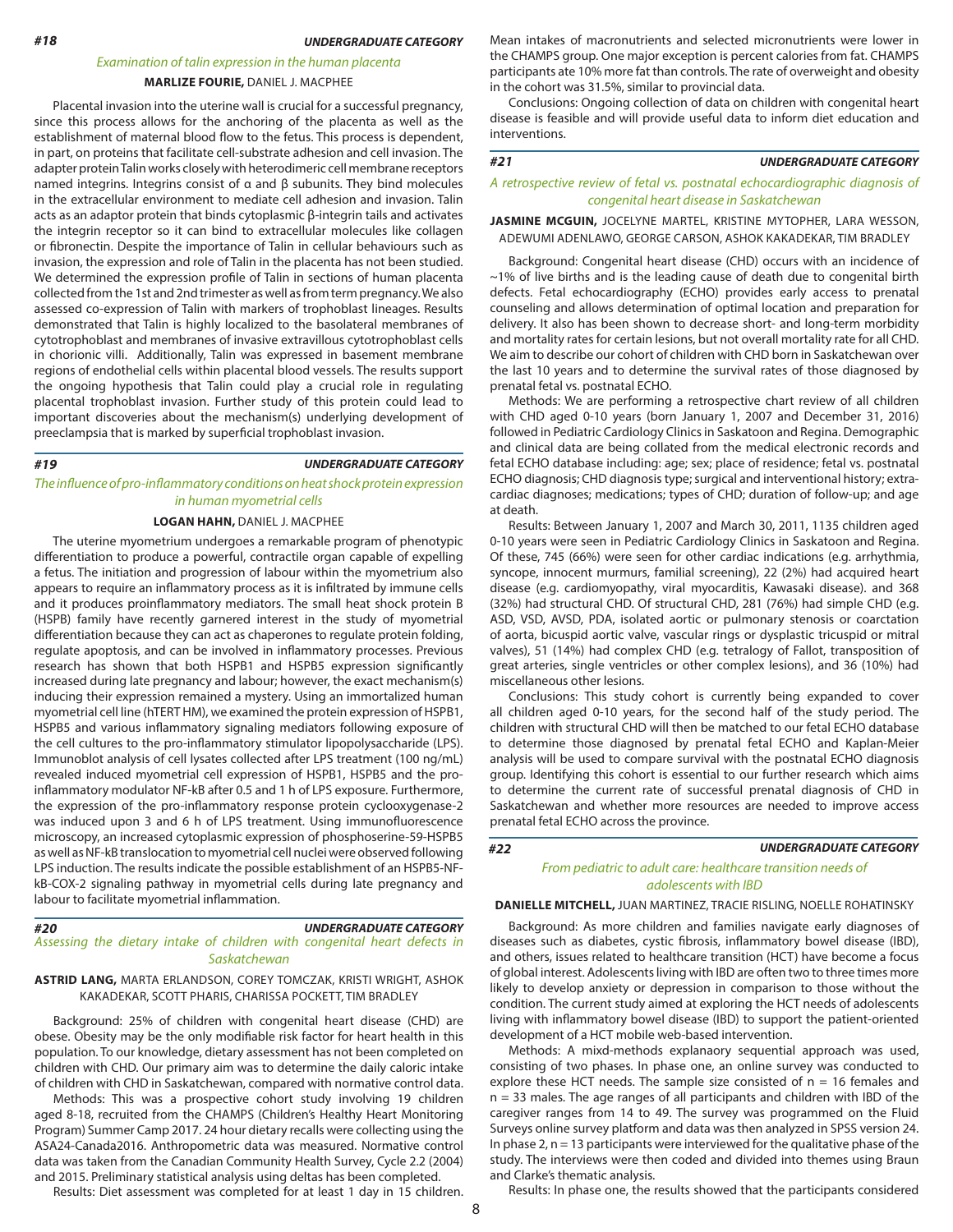most of the HCT needs to be either 'very important' or 'essential'. The top three  $\#25$  NON-JUDGED POSTERS were: 1) "Being able to take medications on my own"; 2) "Being able to talk to my doctor easily"; And 3) "Talking to people when I feel frustrated or angry with my IBD." In phase two, two themes emerged "managing complex care," and "creating connections," along with three sub-categories were identified.

Conclusions: Patients and caregivers of those living with IBD are important catalysts in the development of a patient-oriented web-based application that can positively impact the outcome of HCT from pediatric to adult care. From phase 1 of the research, the results point to adolescents wanting more independence in managing their IBD and better support and mental health resources.

#### *UNDERGRADUATE CATEGORY*

#### *Determining eligibility for the children's healthy-heart and activity monitoring program in Saskatchewan (CHAMPS)*

#### **PRESTON NJAA,** COREY TOMCZAK, MARTA ERLANDSON, KRISTI WRIGHT, ASHOK KAKADEKAR, SCOTT PHARIS, CHARISSA POCKETT, TIM BRADLEY

Background: With improved longer-term survival after surgery for congenital heart disease (CHD), there are now more adults than children living with CHD. Adults with CHD are at risk of early onset acquired cardiovascular disease. The Children's Healthy-Heart and Activity Monitoring Program in Saskatchewan (CHAMPS) brings together a multidisciplinary research team to study the cardiovascular health, growth and body composition and psychological well-being of children with CHD. We aimed to describe the types of CHD and disease severity of all children with CHD aged 7-17 years currently living in Saskatchewan to determine if they would be eligible for the CHAMPS program.

Methods: We performed a retrospective chart review of all children with CHD aged 7-17 years (born January 1, 2000 – December 31, 2009) seen in the Pediatric Cardiology Clinics in Saskatoon and Regina between January 1, 2007 and December 31, 2016. Demographic and clinical data were collated including: age; sex; place of residence; CHD diagnosis type; surgical and interventional history; extra-cardiac diagnoses; medications; and duration of follow-up.

Results: Of the 445 children aged 7-17 years, currently followed by Pediatric Cardiology in Saskatchewan, 101 (22%) would be graded as mild complexity of structural CHD (e.g. isolated lesions), 84 (18%) graded as moderate (e.g. complex CHD with biventricular repairs), and 162 (36%) graded as severe (e.g. complex CHD with single ventricle palliation). The other 108 (24%) are followed for other cardiac indications (e.g. arrhythmia, cardiomyopathy, pulmonary hypertension). Place of residence was within Saskatoon in only 123 (27%) and elsewhere in Saskatchewan in 332 (63%).

Conclusions: There are a large number of children aged 7-17 years, followed by our Pediatric Cardiology service in Saskatchewan with moderate and severe grade complexity of structural CHD, who would be eligible for the CHAMPS program. The majority of these children live outside of Saskatoon, which produces additional challenges for establishing a monitoring program.

#### *#24*

*#23*

#### *UNDERGRADUATE CATEGORY*

#### *Male with mosaicism for maternally inherited supernumerary ring X chromosome: new clinical case and literature review*

#### **SPENCER S. ZWARYCH,** CARLA M. HOLINATY, REENA RAY-SISK, KELLIE A DAVIS

Supernumery ring X chromosomes are commonly reported in Turner syndrome females but are rarely seen in males. The ring is often found as a mosaic cell line, which results in variable phenotype between male patients, making it difficult to counsel both patients and their families on possible clinical outcomes and recurrence risk. The literature is extremely limited with fewer than ten reports published to date. Common features reported include facial dysmorphism, developmental delay, urogenital anomalies, and limb anomalies. This report describes an additional patient who is a male, born to term to a non-consanguineous Punjabi couple. Prenatally, there were no concerns. Postnatally, the infant presented with hypotonia, hypospadias, a congenital midline cervical cleft, and a midline capillary hemangioma on the forehead. Array CGH showed an ~27.4Mb duplication for the region spanning Xp21.1 to Xq11.2. Chromosome analysis showed a mosaic karyotype with a normal male cell line and a second cell line having the ring X chromosome. FISH using a probe for XIST mapping to Xq13.2 showed the normal pattern of hybridization on the X chromosome but absent on the ring X chromosome. Maternal cytogenetics testing demonstrated low levels of the ring X chromosome in the peripheral blood with paternal testing showing a normal male karyotype. The goal of this study is to contribute to the literature for this disorder through description of the phenotypic spectrum of disease and providing insight into its prognosis.

#### *Canadian surveillance study of complex regional pain syndrome in children and youth*

#### **KRISTA BAERG,** S TUPPER, A FINLEY

Background: Complex Regional Pain Syndrome (CRPS), previously regional sympathetic dystrophy, is a chronic severe pain condition characterized by continuing pain seemingly disproportionate in time or degree to the usual course of known trauma or lesion. Pain is regional and has a distal predominance of abnormal sensory, motor, sudomotor, vasomotor, and/or trophic findings. CRPS involves peripheral, central and autonomic nervous system and immune system mechanisms. Incidence and disease trajectory are unknown in children and adolescents. In adults, incidence is 5.5 – 26.2 new cases per 100,000 annually. Approximately 11-18% of adults will develop CRPS following a fracture or knee arthroplasty. CRPS has not been studied in detail in paediatrics. CRPS results in greater functional impairment and symptoms than other chronic pain conditions. The study aims to determine the minimum incidence and geographic distribution of CRPS in Canadian children and youth, highlight current resource needs, and promote early recognition and treatment.

Method: Launched September 2017 through the methodology of the Canadian Paediatric Surveillance Program (CPSP). Approximately 2,700 pediatricians and pediatric subspecialists are surveyed monthly for 2 years to determine the incidence of CRPS. CPSP enables detection of CRPS cases that present in pediatric primary care, sub-specialty care, and in-patient care. For the study period pediatric pain clinics are included. Participating physicians will complete a detailed questionnaire regarding each case.

Case definition: Any patient aged 2 to 18 years with a new diagnosis of CRPS, meeting the following International Association for the Study of Pain clinical diagnostic criteria:

1. Continuing pain, which is disproportionate to any inciting event

2. Reports at least one symptom in at least three of the following four categories: sensory, vasomotor, sudomotor/edema, motor/trophic.

3. Displays at least one sign at time of evaluation in at least two of the following four categories: sensory, vasomotor, sudomotor/edema, motor/ trophic.

Results: AS of February 2018, 21 potential cases have been signaled to the CPSP and less than 5 detailed case questionnaires have been received.

Discussion: Surveillance will determine the minimum incidence of CRPS and highlight current resource needs in Canada. The estimated number of cases annually is 390 based on incidence estimate of 5 per 100,000 annually and population 7,848,844 aged 0-19 year's inclusive (Statistics Canada, 2015). Furthermore, exploration is needed to determine whether risk factors and disease trajectory differ between pediatric and adult populations.

#### *#26*

*NON-JUDGED POSTERS*

*Neocate®-induced hypophosphatemic rickets: nutritional deficiency despite adequate dietary intake*

#### **KAYLA FLOOD,** INMAN M, OLVER C, NOUR MA

Introduction: Rickets results from inadequate mineralization of bone secondary to deficiencies in calcium, phosphate, or vitamin D. Although nutritional rickets due to vitamin D deficiency is the most common etiology, we present a case of a 3-year-old girl with hypophosphatemic rickets due to exclusive consumption of the elemental formula, Neocate Junior ®.

Case Description: A 3 year-old girl was referred for evaluation following her second low-impact fracture. She had a preceding history of bone pain with refusal to weight bear. Past medical history was significant for extreme prematurity, grade 3 vesicouretal reflux, failure to thrive, and nephrocalcinosis. She had oral aversion and was fed exclusively Neocate Junior® via gastrostomy tube for the preceding two years.

Her weight was 10kg and height was 82cm (both <3rd percentile, WHO growth chart). She had normal sclera and dentition as well as normal cardiac, respiratory, and abdominal examinations. No gross bony deformity was noted.

Radiography demonstrated generalized hypomineralization with metaphyseal flaring and cupping in keeping with rickets (Figure 1). Biochemistry demonstrated normal serum 25-hydroxy-vitamin D, calcium, and parathyroid hormone. Review of past labs revealed persistent hypophosphatemia with an elevated alkaline phosphatase (ALP) (Table 1). Renal phosphate reabsorption was maximal, excluding renal loss of phosphate as a cause of her rickets. Neocate® induced hypophosphatemic rickets was suspected and she transitioned to Compleat® Pediatric formula with subsequent normalization of biochemistry and radiographs.

Discussion: Patients with hypophosphatemic rickets most commonly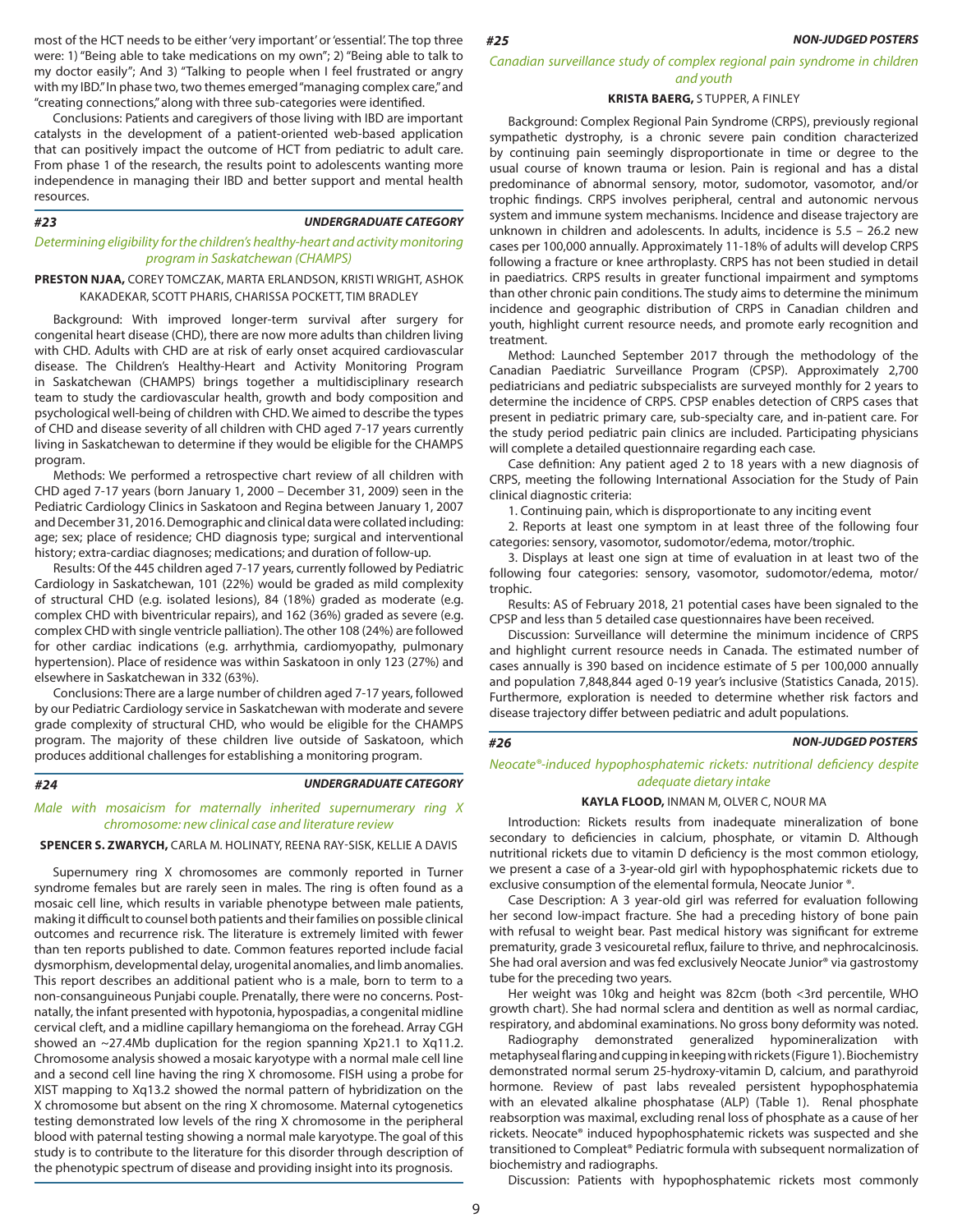have a disorder of renal phosphate loss. However, our patient demonstrated appropriate renal reabsorption of phosphate, thus suggesting a nutritional etiology. A recent case-series implicated exclusive Neocate® consumption as the cause of hypophosphatemia, despite adequate phosphate content of Neocate®. A clear mechanism for hypophosphatemia related to Neocate® consumption has not been described; however, we postulate this is due to the complexed cation specific to Neocate® powder, namely calcium phosphate dibasic which is not present in other formulas, nor present in liquid Neocate® products (Table 2). In all cases, as seen in our patient, correction of hypophosphatemic rickets was observed when transitioned to another formula.

Conclusions: Hypophosphatemic rickets can result from renal phosphate wasting or, less commonly, nutritional deficiency. Pediatricians should be aware that patients exclusively fed powdered Neocate® may be at higher risk of hypophosphatemic rickets and should be screened with serum phosphate and ALP concentrations. Children who develop Neocate®-induced rickets can be transitioned to another formula, while close attention must then be paid to prevent subsequent hypocalcemia.

#### *NON-JUDGED POSTERS*

#### *Renal agenesis, Müllerian agenesis, and hypomagnesemia: a case report of a unique HNF1B deletion*

#### **KAYLA FLOOD,** ANKE BANKS, MARK INMAN, MUNIER NOUR

We present a 16-year-old female with primary amenorrhea, hypomagnesemia, and a solitary kidney. In addition, we review the literature on phenotypes associated with 17q12 deletion syndrome, as it applies to the investigation of patients presenting with renal and endocrine disease.

Our patient presented at one month of age with a urinary tract infection leading to an incidental finding of a solitary kidney. At 15 years of age, she was referred to nephrology whose assessment revealed elevated serum creatinine, persistent proteinuria, and a non-hypertrophied left solitary kidney on renal ultrasound. Further laboratory investigations demonstrated hypomagnesemia and renal magnesium wasting. She was noted to have primary amenorrhea, despite normal pubertal development, including thelarche and adrenarche. A pelvic ultrasound revealed normal adnexal structures but an absent uterus. A pelvic MRI confirmed the absence of a uterus and the upper one third of the vagina consistent with Mayer-Rokitansky-Küster-Hauser (MRKH) syndrome.

Detailed endocrine evaluation revealed 46, XX karyotype with appropriate gonadotropin, estradiol, and testosterone concentrations. She had normal blood glucose regulation. Molecular genetic sequencing studies failed to identify the expected sequence variant in the Hepatocyte Nuclear Factor 1β (HNF1B) gene. However, array comparative genomic hybridization (CGH) analysis demonstrated a heterozygous 1.4Mb deletion in chromosome 17q12 region corresponding to the loss of the HNF1B, LHX1 and PIGW genes.

Although HNF1B mutations are most commonly thought of as a candidate gene for monogenic diabetes and associated with renal cysts, our patient demonstrates a broader phenotypic presentation stemming from the complete loss of HNF1B. The findings of 17q12 deletion explain the constellation of clinical findings seen in our patient with MRKH syndrome, renal agenesis, and hypomagnesemia. Therefore, in the presence of clinical suspicion, analysis of the HNF1B gene by both molecular gene sequencing and array CGH may be required to confirm the diagnosis.

*#27*

#### *#28 NON-JUDGED POSTERS*

#### *Implementation and evaluation of a DKA order set in a pediatric tertiary care hospital: A quality improvement initiative*

#### **KAYLA FLOOD,** NOUR M A, HOLT T, CATTELL V, KROCHAK C, ROZDILSKY J, SEIFERT B, INMAN M

Background: Diabetic ketoacidosis (DKA) is a common clinical presentation in new and previously diagnosed pediatric patients with type 1 diabetes. In contrast to other Canadian tertiary pediatric hospitals, our center lacked a physician-endorsed evidence-informed care pathway for management of DKA. In the absence of a standardized approach to DKA, variability in patient management and outcomes were observed. This project was a quality improvement initiative that sought to develop and pilot a pediatric DKA order set.

Objectives: Our primary aim was to attain broad clinical uptake of the order set at our tertiary care center over a 12-month period. Secondary aims included improved standard-of-care DKA management: appropriate fluid bolus volume and maintenance rates; initial potassium management; and timely dextrose supplementation.

Methods: A pediatric multidisciplinary collaborative was created to examine evidence for the development and implementation of a DKA order

set. Implementation of the order set involved department wide education, targeted end-user education, and quarterly end-user review. A modified plando-study-act (PDSA) cycle guided by end-user feedback and early clinical outcomes allowed progressive order set modifications.

Results: A retrospective chart review of fifty pediatric patients presenting to our center be-tween April 2014 and September 2016 (pre-implementation) was compared to thirty pediatric patients presenting in DKA during the postimplementation phase (September 2016 – September 2017). There were no statistically significant differences in demographic and clinical characteristics between the groups. We achieved 83% uptake of the order set for patients presenting to our tertiary center and 67% uptake for patients transferred from peripheral centers. Improvements in DKA management included: appropriate intravenous (IV) maintenance fluid rates (20% vs. 48.3%, p=0.008), earlier administration of potassium to IV fluids (66% vs. 93.1%, p=0.006); appropriate potassium chloride dosing (40 mmol/L) to IV fluid (40% vs. 79.3%, p=0.0007) and earlier addition of IV dextrose (67.4% vs. 93.1%, p=0.009). No differences in moderate to severe hypokalemia (< 3.0 mmol/L), hypoglycemia (<4.0 mmol/L) or clinically suspected cerebral edema occurred.

Conclusions: Implementation of a DKA order set in a tertiary hospital required identification of key stakeholders, formation of a multidisciplinary team, and the development of an evaluation process. There was an observed increase in physician order set uptake and DKA management practice improvements. Future goals involve expanding the implementation and evaluation process to regional and remote centers and analyzing the impact on resource utilization.

#### *#29*

#### *NON-JUDGED POSTERS*

#### *Impact of waiting time on the assessment of first seizure onset in pediatrics*

#### **ASMA KHAN,** JUNE LIM, BONNIE JANZEN, SALAH ALMUBARAK

Background: Childhood epilepsy has increased in global incidence. Children with epilepsy require immediate healthcare evaluation and monitoring. Waiting times between first seizure onset and pediatric neurology assessment may impact seizure outcome at follow-up. Quality of medical care for children with first seizure onset will be assessed and the impact of pediatric neurology clinic waiting times on seizure outcomes will be determined.

Methods: This retrospective study, based on chart review, includes patients with first seizure evaluation at the Royal University Hospital in Saskatoon between January 2012 and December 2015. The interim period before first assessment and other factors were studied in relation to seizure outcome on follow-up.

Results: 1158 patients were assessed. 378 (32.6%) patients had first seizure clinic assessment. 197 (52%) had epileptic events. 181 (48%) had non-epileptic events. The mean age of patients was 8.8 years. The mean waiting time for assessment by a pediatric neurologist was 4.33 months. The mean duration of follow-up was 20.9 months. At the last seizure assessment, 132 patients were seizure-free and 65 patients had seizures recurrence.

Conclusion: First seizure assessment is crucial for management of children with epilepsy. Waiting time and other factors may influence seizure outcome, representing opportunities to improve standard medical care.

#### *#30*

# *NON-JUDGED POSTERS*

*A retrospective review of the disposition of adolescents followed in pediatric cardiology outpatients in Saskatchewan*

#### **ERIK YIP-LIANG,** MICHELLE KEIR, ERIK PAUSJENSSEN, ASHOK KAKADEKAR, TIM BRADLEY

Background: With more effective surgical and medical treatments, childhood mortality rates have decreased for congenital heart defects (CHD). There are now an estimated 250,000 Canadians with CHD, with two-thirds being adults. Adults with CHD are at increase of cardiovascular disease and require long-term follow-up and often further interventions. However, adolescents with CHD are often lost to follow-up during transition from pediatric to adult cardiology care. We aimed to describe our cohort of adolescents with CHD or other cardiac indications requiring follow-up, who were eligible for transition over the past 10 years and to determine what patient characteristics determine successful transition from pediatric to adult cardiology care. We hypothesize that patients living in Saskatoon and Regina were less likely to be lost in followup care compared to the rest of the province, due to greater availability of cardiology resources in these urban areas. Our secondary hypothesis is that adolescents of certain demographics and clinical characteristics were less likely to be lost to follow-up e.g. females, more severe CHD diagnosis, shorter time interval from most recent surgery, closer distance to larger urban areas.

Methods: We are performing a retrospective chart review of all adolescents who became adults (>18 years) and were followed in Pediatric Cardiology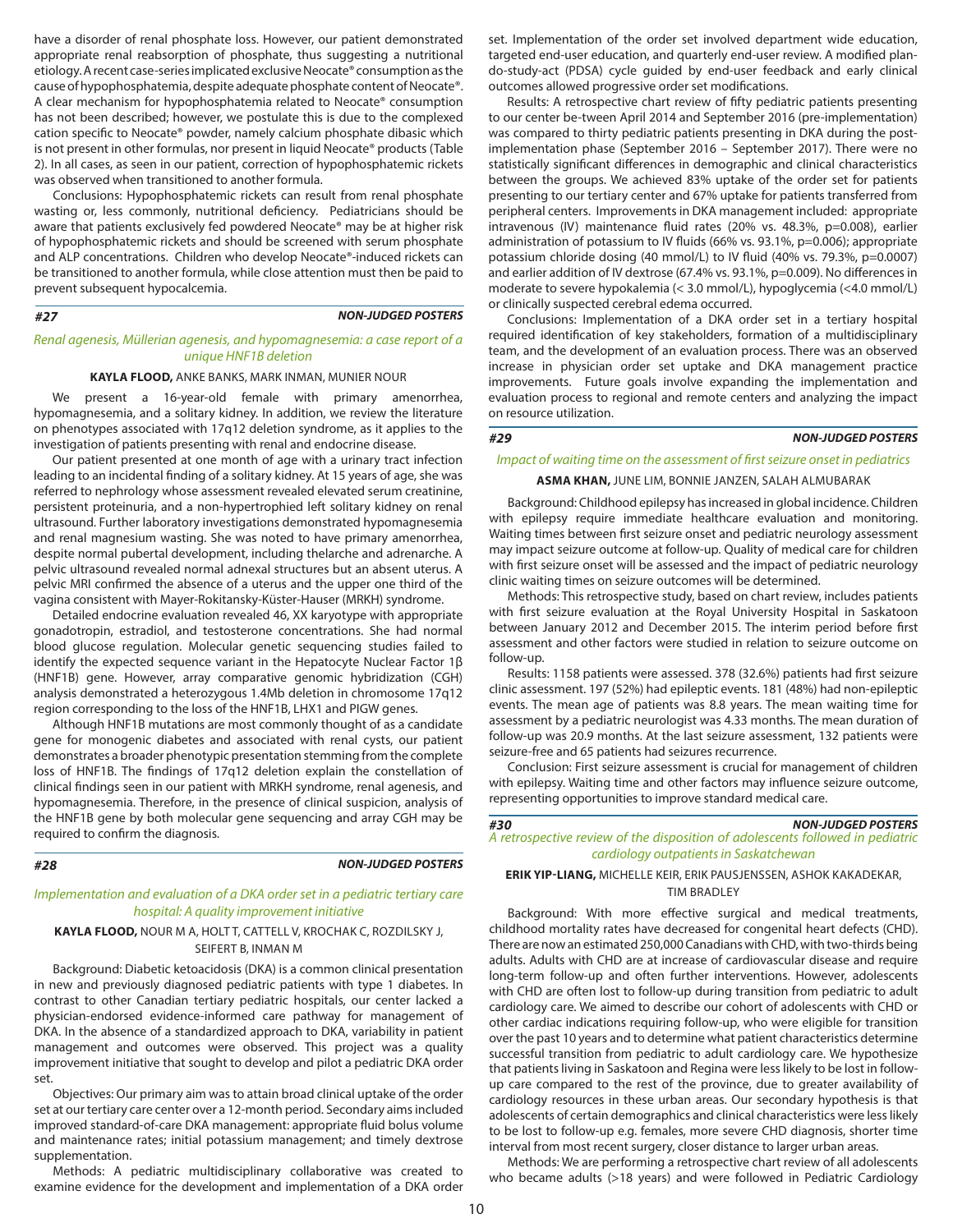Clinics in Saskatoon and Regina between 2007-2016. Demographic and clinical data are being collated including: age; sex; place of residence, CHD diagnosis type; surgical and interventional history; extra-cardiac diagnoses; medications; date of last clinic visit and follow-up plan.

Results: Between January 1, 2007 and December, 2011, 587 adolescents were seen Pediatric Cardiology Clinics in Saskatoon and Regina. These adolescents included: 184 (31%) with CHD or other cardiac indications requiring follow-up who were eligible for transition from pediatric to adult cardiology care; 265 (45%) who either had CHD and no longer required followup or were seen for other cardiac indications and discharged; and 138 (34%) who were lost to follow-up or who did not attend initial assessments for other cardiac indications. Demographic and clinical data has been collated on all these patients.

Conclusions: This study cohort is currently being expanded to cover all adolescents who became adults (>18 years) followed in Pediatric Cardiology Clinics in Saskatoon and Regina, between 2012-2016, the second half of our study period. Identifying this cohort is essential to further research we are undertaking to determine the current rate of successful transition and to determine whether more resources are needed.